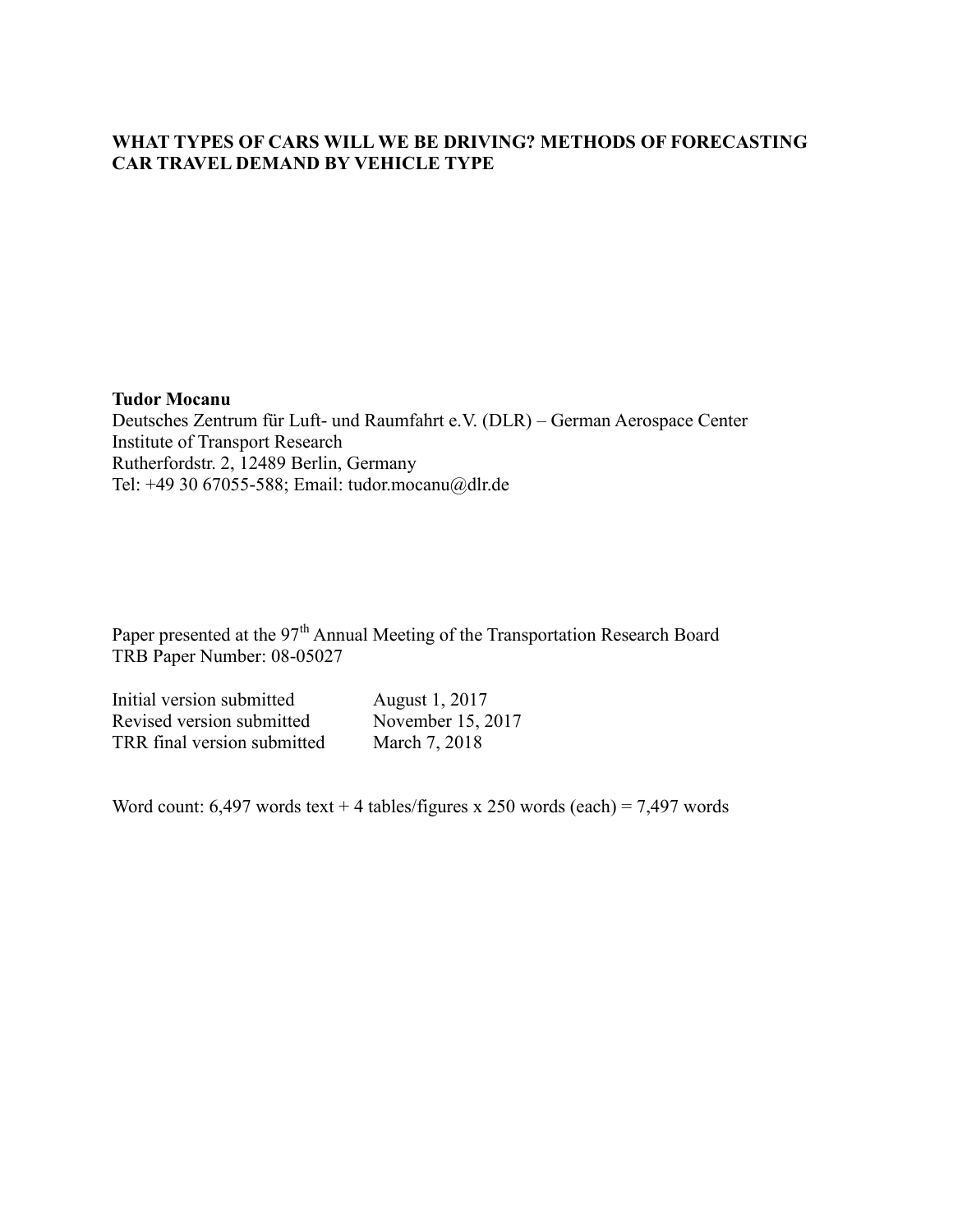#### **ABSTRACT**

- New technologies are emerging on the private vehicle market. Conventional propulsion systems
- are set to be replaced by alternative, more environment-friendly ones (e.g. electric vehicles), while
- certain new features, like autonomous driving, will possibly change the way private cars are
- employed. In order to assess the impact of such technologies, one must estimate how often and for
- which trips these vehicle types will be used. Another issue is the exact localization of certain
- vehicle types on the network, in order to assess environmental effects and identify where specific
- roadside infrastructure (e.g. charging stations) will be required.
- This paper presents four approaches on how to forecast car usage by vehicle type using a macroscopic travel demand model in combination with a vehicle fleet or technology diffusion
- model. Integrating the two types of models requires tools ranging from assumptions and
- extrapolation of empirical data to synthetic or incremental discrete choice models. The approaches
- are employed in a case study forecasting travel demand using privately owned autonomous
- vehicles (AVs) in Germany in 2030. Despite identical input data, the estimated proportion of
- vehicle miles travelled (VMT) using AVs varies between 11 and 23 percent of overall car VMT,
- depending on the approach chosen. The reasons for this variation in results are investigated and
- some recommendations are given. To avoid the difficulties of fitting a synthetic model to observed
- data and increase the accuracy of the results, we recommend formulating the vehicle type choice as
- an incremental model added to the travel demand model.

*Keywords*: Travel Demand Modeling, Vehicle Use, Fleet Modeling, Vehicle Technology Diffusion, Autonomous Vehicles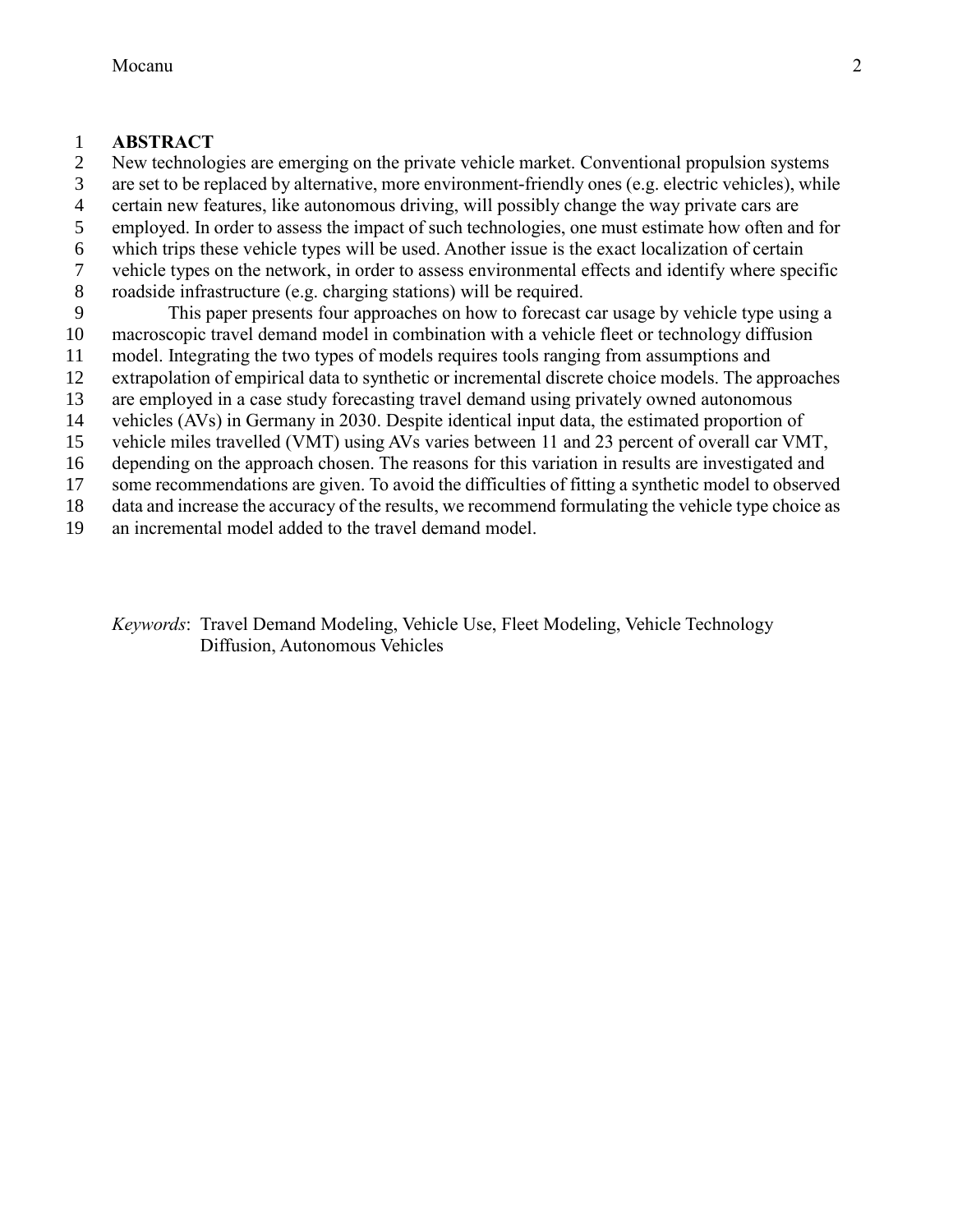### **INTRODUCTION**

Motorized individual transport is currently the dominant form of transportation in many Western

countries and is forecasted to remain at comparably high levels in the coming decades. The

 expected continuity in car travel demand seems to indicate a status quo, which is far from being true. Several developments with wide-ranging implications can already be observed. The

increasing focus on environmental issues spurs on the development of cleaner vehicles (e.g.

electric or hybrid cars). Pollution in urban areas due to traffic-related emissions is also a growing

concern and authorities are in search of policy measures to tackle this issue. Finally, a

technology-driven evolution will bring new functionalities to the vehicles, the most discussed of

these being automation. The emergence of autonomous vehicles (AVs) has the potential to

severely influence the way private cars are used.

 Understanding the relationship between the types of vehicles employed and their usage patterns is necessary to enhance forecasting in some situations where the differences between vehicles are relevant. For instance, in order to accurately model local traffic-related emissions, the traffic flows assigned to the network model should be split up according to vehicle emission profiles. Separate traffic flows for each vehicle propulsion system (e.g. petrol, diesel, electric), size, vintage etc. should be calculated. As will be shown in this paper, this modeling step is not trivial. Conversely, the emergence of new vehicle types and technologies might also have an impact on overall car travel demand. In the case of AVs, a decrease in travelers' valuation of travel time might lead to an overall increase in car travel (*[2](#page-15-0)*). Furthermore, governments and local agencies might devise policy measures to encourage (or discourage) the use of specific vehicle types, a pertinent example being the current debate on the negative environmental effects of diesel cars in German city centers (*[3](#page-15-1)*). Restricting diesel vehicle access in city centers would certainly have an impact on (diesel) car traffic in these areas, but it might also affect overall mode choice, destination choice and trip generation. The complex relationship between the composition of the vehicle fleet (shares of different vehicle types) and car travel demand (by vehicle type) should ideally be addressed in travel demand models (TDMs).

 This paper investigates the possibility of embedding a differentiation by vehicle type into travel demand models. The objective of this paper is not to forecast the adoption of different technologies in the vehicle fleet, but rather to examine the interaction between a forecasted vehicle stock and the travel demand associated with it.

 First, we present an overview of past research related to this subject. Then, the overall model framework is described and the target variables are defined. We propose four different approaches to integrating vehicle type choice into TDMs, and discuss their underlying

assumptions, advantages and disadvantages. A case study, forecasting the demand for trips using

private autonomous vehicles in Germany in the year 2030, is used to illustrate the different

approaches. Finally, some conclusions and recommendations for further research are offered.

## **LITERATURE REVIEW**

Research on vehicle type differentiation has been conducted since the 1970s, when the first vehicle

fleet models (VFMs) were estimated (*[4](#page-15-2)*). Such models predict long term choices made by

individuals or households deciding on the number and type of vehicles they own or purchase.

- VFMs, also known as vehicle stock, holdings or car ownership models, can vary significantly in
- terms of their complexity, ranging from simple time series to multivariate discrete choice models
- (*[5](#page-15-3)*). For an excellent review of state-of-the-art VFMs pertaining to the adoption of electric and
- hybrid vehicles, see the work of Al-Alawi and Bradley (*[6](#page-15-4)*). Other recent studies by Litman (*[7](#page-15-5)*) and
- Bansal and Kockelman (*[8](#page-15-6)*) have forecasted the long-term adoption levels of AVs in the United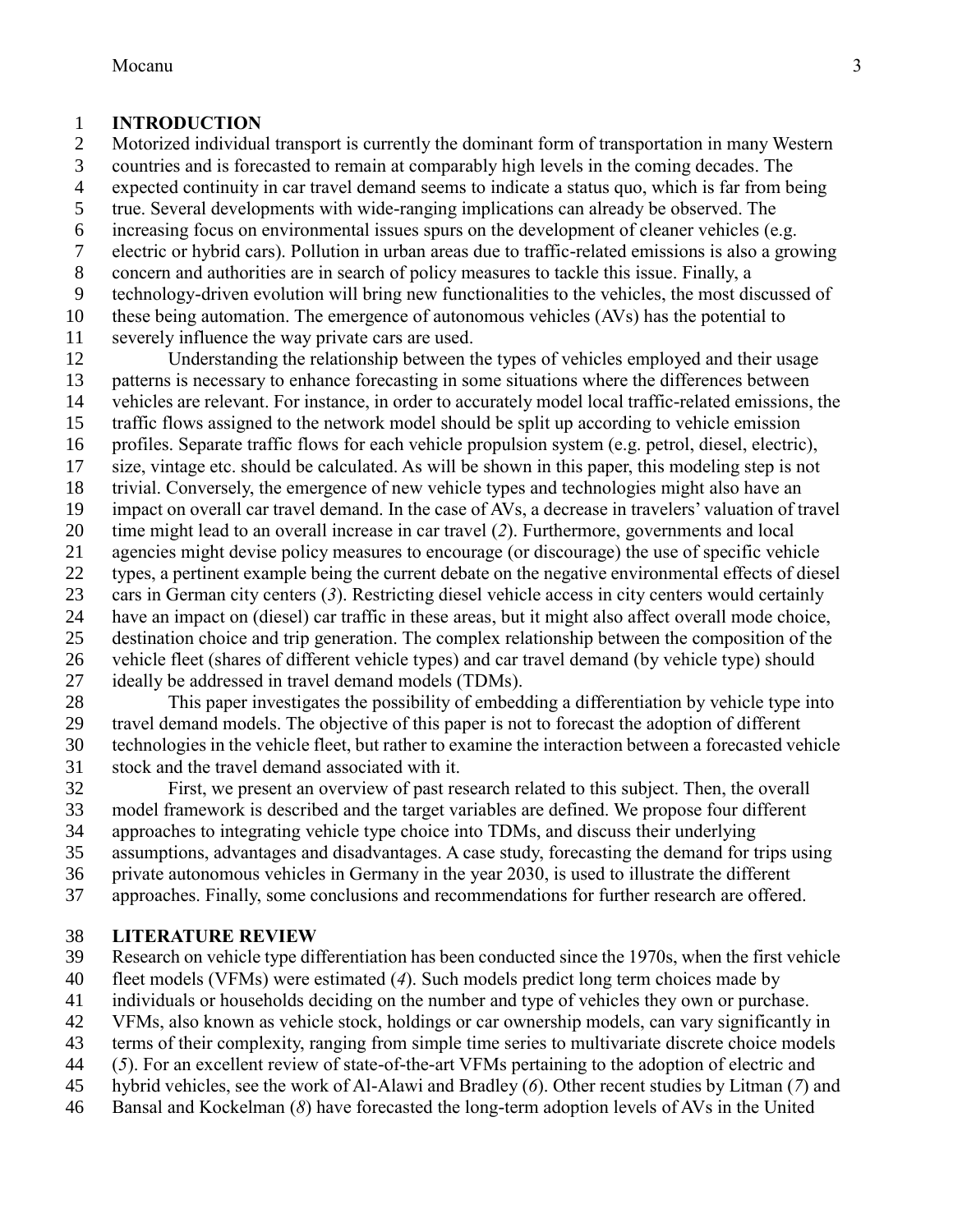States, while Kröger et al. have estimated AV adoption rates in the German car fleet using an s-shaped market-take-up vehicle technology diffusion model (*[9](#page-15-7)*).

 VFMs forecast the number and type of vehicles owned, but only rarely address vehicle usage metrics (e.g. the average number of trips per day and car, average mileage per year and car etc.). An example of a VFM also considering vehicle use is Bhat and Sen's multiple discrete-continuous extreme value (MCDEV) model (*[10](#page-15-8)*), employed to predict both the vehicle holdings and the yearly vehicle miles of travel (VMT) per vehicle type. Bhat and Sen use the demographic characteristics of the household, vehicle specifications and land-use attributes as

explanatory variables for both vehicle type ownership *and* use.

 While such approaches may deliver aggregate results pertaining to vehicle type-specific use, they are limited in several ways. Firstly, as they do not operate with single trips or tours, they cannot link relevant trip or route attributes (e.g. distance, tolls required, available infrastructure etc.) to the use of vehicles. Secondly, they are responsive only to a limited range of policy measures, like changes in the vehicle registration fees or fuel taxes. The impact of highly localized policy tools, targeting only specific zones (e.g. city centers) or roads (e.g. special toll roads),

 cannot be assessed using such models. Finally, the total VMT estimated with such a model does not necessarily correspond to the VMT outputted by a dedicated TDM, making the interpretation of results difficult.

More recent studies have incorporated specific types of privately owned vehicles as an

extra mode of transport in travel demand models. Auld et al. (*[11](#page-15-9)*) and Childress et al. (*[12](#page-15-10)*) both

 explored the impacts of autonomous vehicles on travel demand using activity-based models for the Chicago and Puget Sound regions respectively. Zhao and Kockelman (*[13](#page-15-11)*) employed a

macroscopic travel demand model to anticipate the impact of automated vehicles in Austin, Texas.

However, the integration of VFM results into the TDM was not discussed in these approaches,

with the AV penetration rates being scenario-based assumptions rather than model results.

To our knowledge, the integration of vehicle type differentiation into TDMs has not been

thoroughly discussed before. Even in studies on the traffic-induced environmental effects, travel

demand shares by vehicle type are either assumed (*[14](#page-15-12)*) or not differentiated at all (*[15](#page-15-13)*). The

modeling framework proposed in this paper attempts to rectify these shortcomings.

# **MODELING FRAMEWORK**

# **Overview**

 The aim of this paper is to present an approach to estimate car travel demand by vehicle type by integrating results from a vehicle fleet model (VFM) into a travel demand model (TDM). This implies splitting up the overall car travel demand for each origin-destination (OD) pair in the study area depending on attributes of the vehicles, the trip-maker and the trip itself. Using this setup, the model can assess the impact of a wide range of policy measures on both overall car travel demand and vehicle-type specific demand. Furthermore, as separate OD matrices for each vehicle type are

generated and can be assigned to the network, this approach can also be used to forecast traffic

 counts by vehicle type on each road section, which is essential e.g. for fine-grained emission modeling.

 For the purpose of this study, the structure and setup of the TDM are irrelevant. The model framework shown here is compatible with various macroscopic travel demand models, whether set

up as traditional four-step, gravity, logit, hierarchical, simultaneous models etc. More

- differentiation in the TDM (e.g. by population groups/demographics, trip purposes, time of day
- etc.) will lead to more detailed and possibly more accurate results by vehicle type. It is worth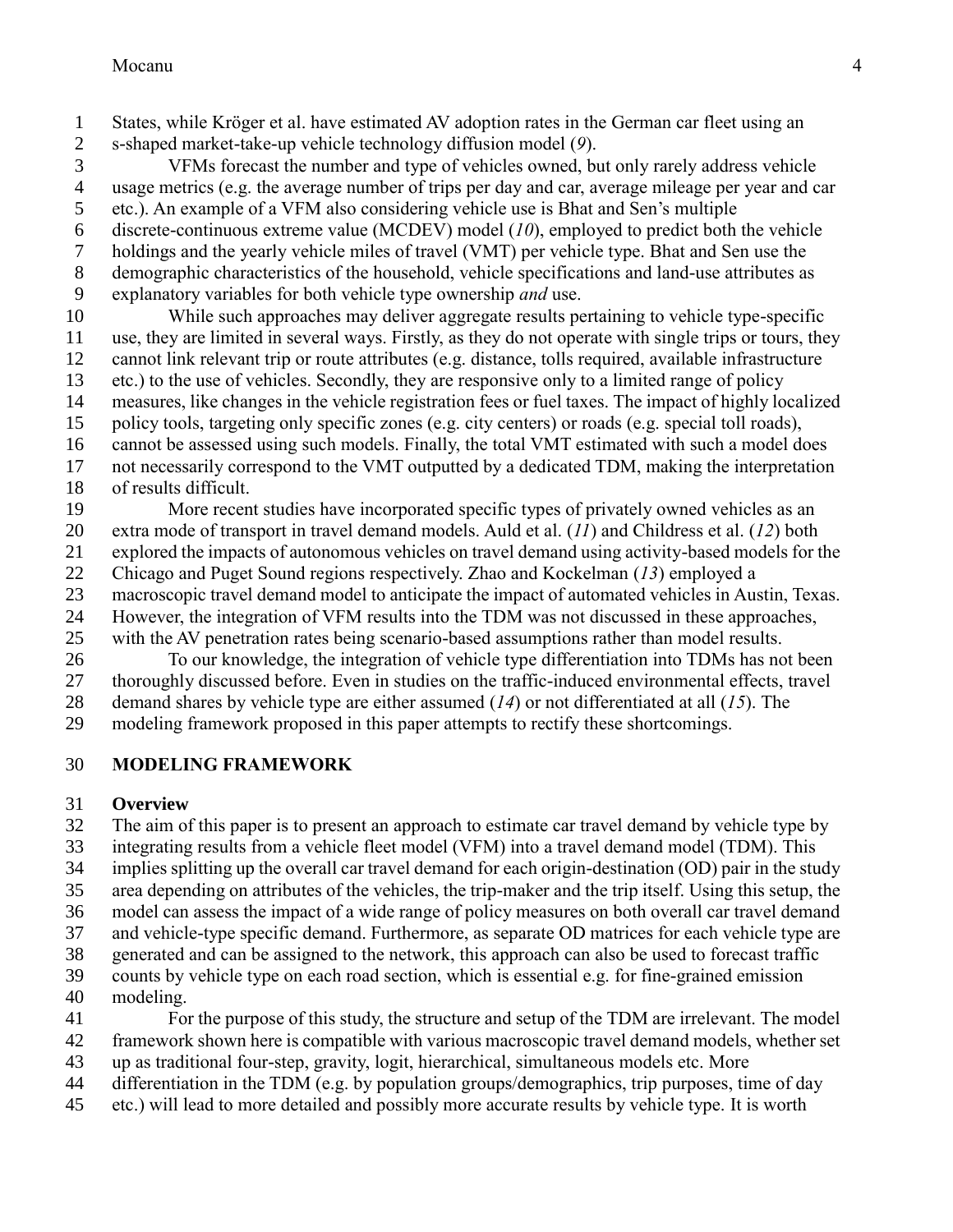- 1 noting that the approach shown here is only required when using a macroscopic TDM dealing with
- 2 "person groups" or "representative persons" and not individuals or individual households. In
- 3 microscopic simulations (or multi-agent tools), each individual is assigned a specific vehicle type
- 4 and thus results by vehicle type can easily be aggregated rather than split up from overall car 5 demand. However, as such models are still difficult to implement in certain large-scale
- 6 applications (e.g. statewide or national models, long-term forecasting) due to computing
- 7 limitations and data availability, the approach shown in this paper is (still) considered to be
- 8 relevant. In the context of this paper, results from the TDM shall be noted them as  $T_{ij}$ , indicating a
- 9 matrix with the number of car trips from origin *i* to destination *j* .
- 10 The methodology and functionality of the VFM will not be discussed here, only its results 11 will be considered here. Let  $C_1, C_2, ..., C_n$  be vehicle categories (types) in which cars are grouped
- 12 according to their attributes. Results from the VFM can be noted as the following vector of vehicle 13 fleet shares *vs*
- 14  $\mathbf{v} = \left\{ v s_{C_1}, v s_{C_2}, ..., v s_{C_n} \right\}$

15 where the sum of all vehicle fleet shares equals unity.

16

25

$$
\sum_{C} \nu s_C = 1\tag{1.2}
$$

- 17 Depending on the granularity of the VFM, results may be available on an individual/household
- 18 level or at any superior level of aggregation (e.g. traffic zones, counties, regions etc.). For the sake 19 of simplicity, the indices denoting the spatial distribution of the vehicle fleet shares will be omitted 20 in this paper.

21 The target variable is defined as the proportion of car trips using a vehicle from category 22 *C* , and will be noted as the (matrix) vector

23 
$$
\boldsymbol{u}\boldsymbol{s}_{ij} = \left\{ u s_{ij, C_1}, u s_{ij, C_2}, ..., u s_{ij, C_n} \right\}
$$
 (2.1)

24 where the sum of all usage shares also equals unity.

$$
\sum_{c} u s_{ij,c} = 1 \tag{2.2}
$$

26 Note that unlike the vehicle fleet shares *vs* , which denote attributes of the population and are only

27 influenced by the home location of the travelers, the usage shares might be different for each

28 origin-destination (OD) pair *ij* and should therefore be noted as a vector  $us_{ij}$ . In other words,

29 vehicles will not automatically be used in equal proportion for all trips.

30 Multiplying the usage shares of a vehicle category with the total car trip matrix  $T_{ij}$  then 31 gives the trip matrix for that vehicle category:

> $T_{ij,C} = u s_{ij,C} T_{ij}$ (3.1)

- 33 with
- 34

32

$$
\sum_{C} T_{ij,C} = T_{ij} \tag{3.2}
$$

35 The key in determining car travel demand by vehicle type is forecasting the usage shares vector

(1.1)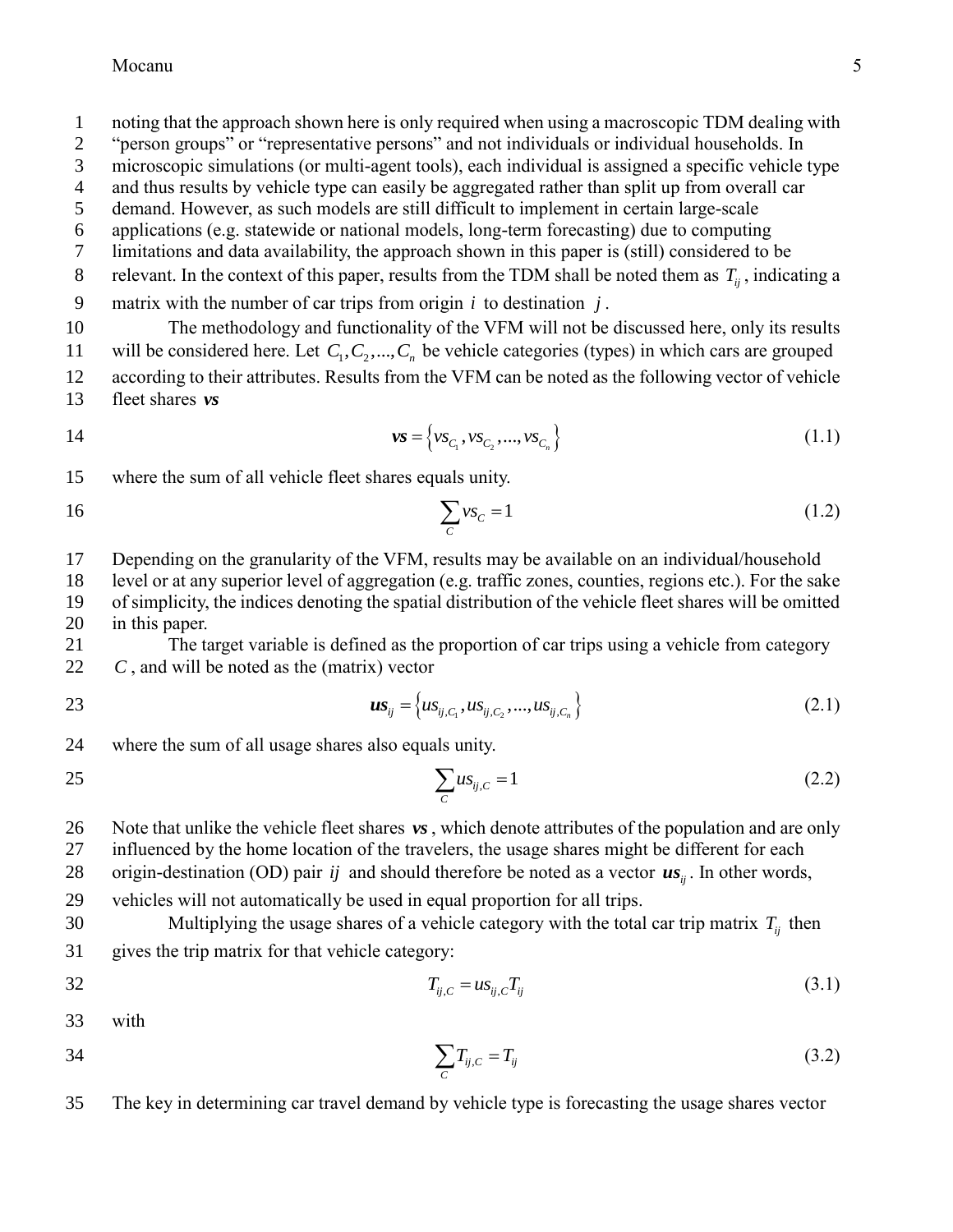- *us<sub>ij</sub>*, as this information is not included in either the TDM or the VFM alone. Using the vehicle
- 2 fleet shares *vs* from a VFM as input, there are several methods of estimating  $us_{ij}$ . Four of these,
- numbered A1 to A4, will be discussed in the following section. Depending on the model
- application and data availability, each one of them might seem attractive to use at some point.
- However, as will be shown in the case study, results might greatly differ, so the adequacy of the
- method employed must be well weighted.

#### **Approaches to Estimating Vehicle Usage Shares**

#### *A1. Trivial Approach*

- A simple approach to link the results from the TDM and VFM would be to consider that the vehicle usage shares are equal to the vehicle fleet shares (obtained from the VFM) for all OD pairs:
- $us_{ij} = vs$ (4.1)

12 
$$
T_{ij,C} = u s_{ij,C} T_{ij} = v s_C T_{ij}
$$
 (4.2)

A1 works under the assumption that all vehicles are used equally often, independent of any

attribute of the vehicle itself (e.g. size, comfort, fuel costs etc.) or of the trip undertaken (e.g. trip

- purpose, distance, travel time etc.). The obvious advantage of A1 is given by its simplicity and ease of use. This approach does not require any additional data and there are no model parameters
- to be estimated or calibrated.
- Results using A1 will be unrealistic whenever there is good reason to assume that certain car attributes are correlated to specific usage statistics. For instance, the average annual mileage of
- a petrol-fueled car in Germany amounts to ca. 10,000 km, while diesel vehicles are driven on
- average ca. 17,000 km (own analyses on national household survey data). In this case, the
- assumption of equal usage would obviously lead to wrong forecast results. An argument could be
- made that the independence of the choice outcome with respect to vehicle and trip attributes is
- indeed given for a large proportion of the population those individuals or households that only
- possess one vehicle and thus cannot choose between multiple vehicles for each trip. However, it is not unreasonable to assume that these decision makers will consider their predicted annual mileage
- when buying a car, thus correlating the available vehicles to their travel patterns. Therefore, while
- A1 does deliver a very rough estimation of vehicle usage shares, it is not suited for precise
- forecasting and should rather be used as a benchmarking tool for the more complex approaches
- shown in the following sections.

### *A2. Trip Segmentation Approach*

The Trip Segmentation Approach (A2) derives the usage shares from observed data in the base

year. The concept revolves around the idea that, by segmenting trips into homogenous groups, all

relevant differences in the car usage patterns can be identified. Assuming that all relevant

- explanatory factors have been identified in the base year analysis, the empirically derived usage
- shares can then also be used for forecasting.
- In order to provide statistically reliable results, comprehensive data on the vehicle usage in
- the base year is required. Ideally, a trip database should be available containing information on the
- trip itself, as well as on the characteristics of the vehicle used. Regional or national household
- surveys should provide this information for a sufficiently large number of trips. For instance, the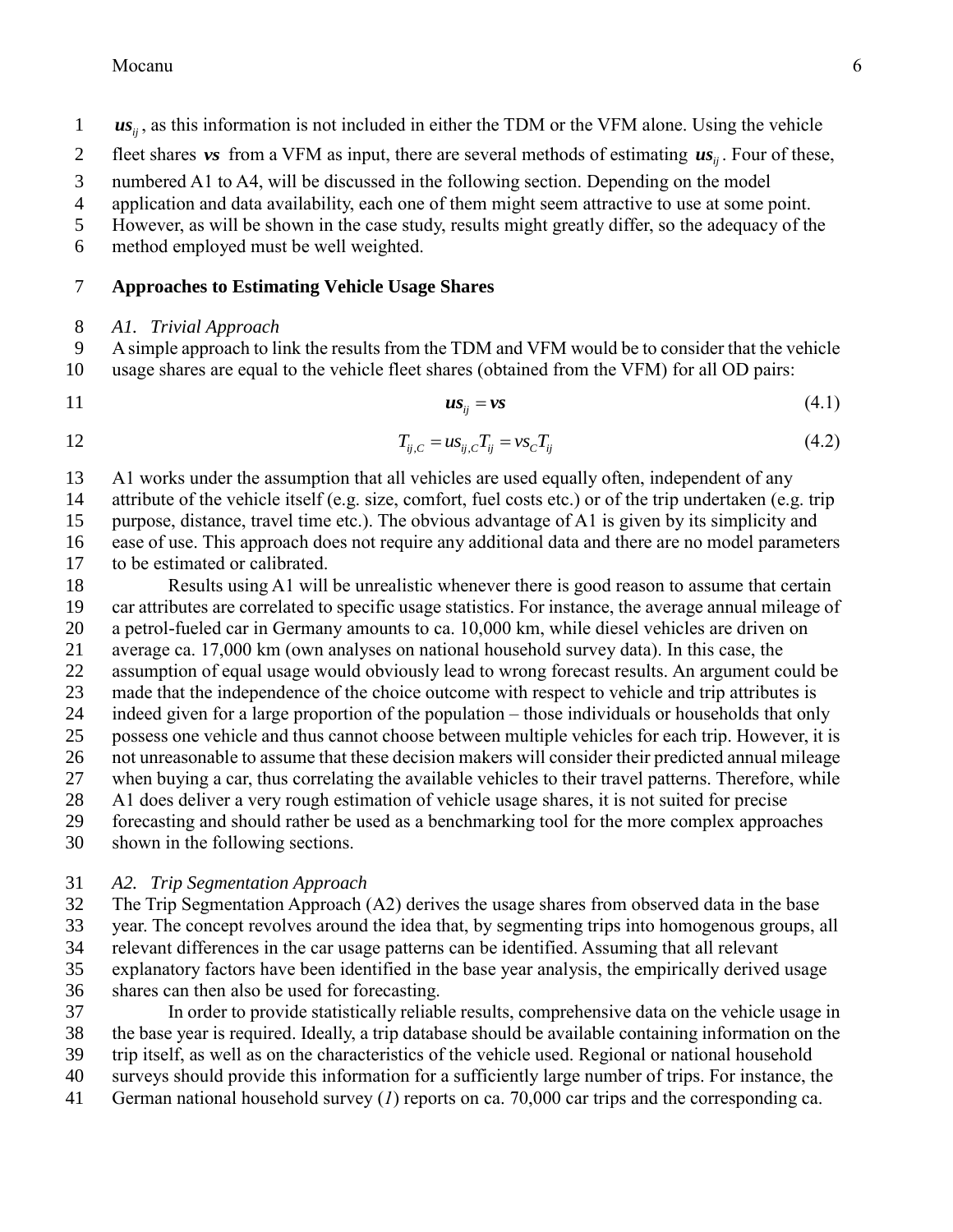Mocanu 7

#### 1 35,000 vehicles used on these trips.

#### 2 **TABLE 1 Observed Vehicle Usage Shares in Germany**

|                             |                 |        | <b>Small</b> |        | Compact |        | Mid-Size |        |        | Large  |           |        | Σ      |   |
|-----------------------------|-----------------|--------|--------------|--------|---------|--------|----------|--------|--------|--------|-----------|--------|--------|---|
| <b>Distance</b>             | <b>Purpose</b>  | < 4yrs | 4-8yrs       | > 8yrs | < 4yrs  | 4-8yrs | > 8yrs   | < 4yrs | 4-8yrs | > 8yrs | $< 4$ yrs | 4-8yrs | > 8yrs |   |
|                             | Commute         | 0.072  | 0.078        | 0.133  | 0.104   | 0.096  | 0.167    | 0.092  | 0.089  | 0.154  | 0.005     | 0.002  | 0.010  | 1 |
| < 20 km                     | <b>Business</b> | 0.059  | 0.051        | 0.089  | 0.112   | 0.116  | 0.159    | 0.148  | 0.117  | 0.120  | 0.006     | 0.009  | 0.015  | 1 |
|                             | Other           | 0.067  | 0.069        | 0.097  | 0.117   | 0.104  | 0.162    | 0.098  | 0.107  | 0.165  | 0.003     | 0.003  | 0.007  | 1 |
|                             | Commute         | 0.085  | 0.081        | 0.104  | 0.115   | 0.118  | 0.155    | 0.097  | 0.099  | 0.131  | 0.004     | 0.004  | 0.006  | 1 |
| 20-50 km                    | <b>Business</b> | 0.057  | 0.075        | 0.057  | 0.159   | 0.062  | 0.115    | 0.229  | 0.097  | 0.137  | 0.009     | 0.000  | 0.004  | 1 |
|                             | Other           | 0.070  | 0.069        | 0.080  | 0.119   | 0.102  | 0.172    | 0.114  | 0.114  | 0.151  | 0.002     | 0.002  | 0.005  | 1 |
|                             | Commute         | 0.062  | 0.057        | 0.084  | 0.160   | 0.135  | 0.116    | 0.114  | 0.113  | 0.138  | 0.000     | 0.003  | 0.017  | 1 |
| 50-100 km                   | <b>Business</b> | 0.060  | 0.060        | 0.036  | 0.131   | 0.071  | 0.083    | 0.262  | 0.119  | 0.119  | 0.012     | 0.036  | 0.012  | 1 |
|                             | Other           | 0.076  | 0.069        | 0.057  | 0.116   | 0.079  | 0.169    | 0.113  | 0.143  | 0.146  | 0.004     | 0.008  | 0.019  | 1 |
|                             | Commute         | 0.107  | 0.019        | 0.049  | 0.107   | 0.097  | 0.136    | 0.252  | 0.087  | 0.136  | 0.000     | 0.010  | 0.000  | 1 |
| 100-200 km                  | <b>Business</b> | 0.050  | 0.033        | 0.017  | 0.150   | 0.083  | 0.050    | 0.283  | 0.083  | 0.183  | 0.050     | 0.017  | 0.000  | 1 |
|                             | Other           | 0.060  | 0.060        | 0.044  | 0.129   | 0.096  | 0.107    | 0.151  | 0.159  | 0.173  | 0.011     | 0.005  | 0.005  | 1 |
|                             | Commute         | 0.057  | 0.068        | 0.034  | 0.080   | 0.148  | 0.136    | 0.239  | 0.068  | 0.125  | 0.034     | 0.000  | 0.011  | 1 |
| > 200 km                    | <b>Business</b> | 0.000  | 0.000        | 0.022  | 0.200   | 0.000  | 0.044    | 0.467  | 0.089  | 0.156  | 0.000     | 0.022  | 0.000  | 1 |
|                             | Other           | 0.057  | 0.049        | 0.036  | 0.166   | 0.117  | 0.101    | 0.178  | 0.117  | 0.162  | 0.004     | 0.000  | 0.012  | 1 |
| <b>Vehicle fleet shares</b> |                 | 0.067  | 0.075        | 0.121  | 0.104   | 0.097  | 0.185    | 0.083  | 0.089  | 0.160  | 0.004     | 0.003  | 0.011  | 1 |

3 TABLE 1 exemplifies an analysis using the Trip Segmentation Approach on German data. Car 4 trips are grouped according to four distance categories and three trip purposes, while vehicles are

5 differentiated according to their size and age. Each row shows the vehicle usage shares  $\boldsymbol{u}$ <sub>*ij*</sub> for

6 that particular trip category. The vehicle fleet shares *vs* (proportion of vehicles in a category from 7 the total car fleet) are also given at the bottom of the table for comparison.

8 The empirical data in TABLE 1 indicates that trip purpose and distance are not independent 9 of the size and age of the vehicle employed. For short trips, the usage shares closely resemble the 10 vehicle fleet shares, suggesting that for these trips, car attributes have little explanatory power.

11 This is exactly the assumption followed by the Trivial Approach (A1). For longer trips, however,

12 the usage shares of both larger and newer vehicles increase. This is particularly evident for

13 business trips, where the disparity between the usage and vehicle fleet shares is the largest. As long 14 trips have a significantly higher impact on the overall VMT, this also shows the limitations of A1.

 Using the Trip Segmentation Approach for forecasting is straightforward. Each OD relation from the forecasted overall car travel matrix is split up according to the corresponding trip 17 category usage shares  $\boldsymbol{u} s_{ij}$  from TABLE 1. If the trip structure in the forecast is different from the base year (e.g. higher proportion of long trips, other trip purposes etc.), then different overall car usage shares will result.

20 The Trip Segmentation Approach is more complex than A1 and delivers more accurate 21 results. This improvement comes at the price of increased data requirements. A comprehensive 22 database containing observed trips and vehicles is necessary. In the absence of sufficient trip

23 observations in the database, segmentation by too many criteria can lead to statistically unreliable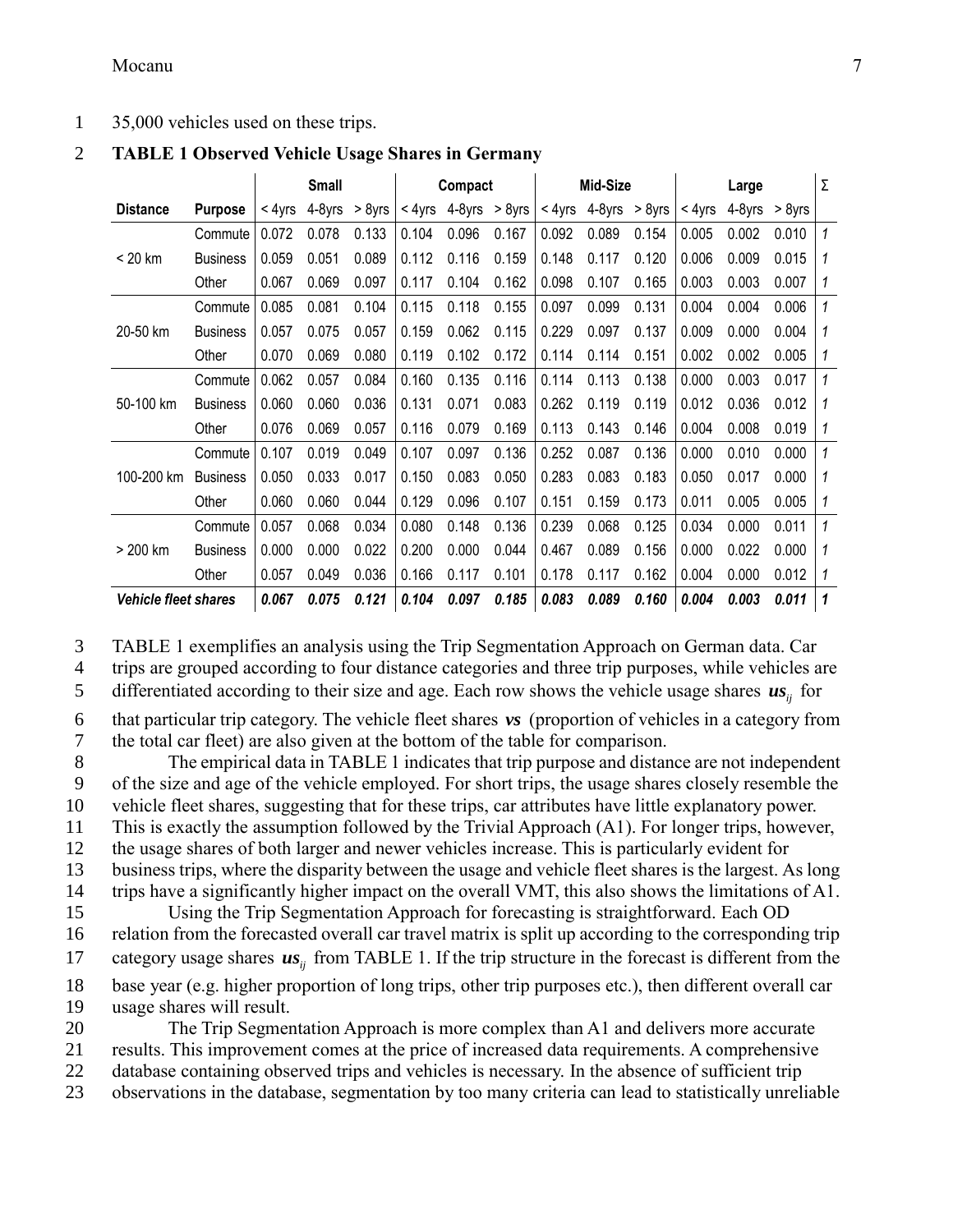usage shares.

A difficulty using A2 arises when forecasting the usage of vehicle types that will only

become available in the future and for which there is no empirical usage data available. Another

drawback of A2 is given by the fact that the future usage shares are not responsive to changes in

 the forecasted vehicle fleet shares (distribution of car types by age, size etc.). For instance, with this approach, an increase in the proportion of "large and new" vehicles would not lead to higher

vehicle usage shares for these cars. In order to make the results responsive to multiple factors, a

more complex modeling approach is required.

### *A3. Choice Model Approach*

 Mocanu and Winkler (*[16](#page-15-15)*) present an approach to differentiate car travel demand using the discrete choice model framework. They propose splitting results from the TDM into different vehicle

categories using a nested logit-structured model extension. This model setup adds car type choice

- at the lowest level of the TDM choice hierarchy. Thus, a two-level nested logit is created, where
- destination and mode choice are calculated in the upper nest and vehicle type choice is calculated in the lower nest.
- The choice of vehicle type in the lower nest is formulated as a standard multinomial logit 17 (MNL), with the usage shares vector  $\mathbf{u} s_{ij}$  resulting from the individual utilities V of each vehicle
- category *C* :

$$
19 \\
$$

19 
$$
u_{ij,C} = \frac{\exp(\mu V_{ij,C})}{\sum_{C} \exp(\mu V_{ij,C})}
$$
 (5)

20 where  $\mu$  defines the logsum scale parameter of the (lower) vehicle type choice nest.

- The utilities *V* are given as a function of the vehicle fleet shares *vs* and all other relevant
- variables, e.g. travel time, access and egress time, cost etc.
- 

$$
V_{ij,C} = f(v_sC, tt_{ij,C}, c_{ij,C},...)
$$
\n
$$
(6)
$$

Using the model structure proposed by Mocanu and Winkler, it is possible to fully embed the

vehicle type choice in the TDM and also to create a link back from the vehicle type choice to the

TDM using the logsum (also called inclusive value or maximum expected utility) over all

 available alternatives. The authors show that, despite linking up the two models using the nested logit framework, the model can be implemented independently of the original TDM setup and the required modifications to the TDM are minimal.

 The Choice Model Approach enables the entire TDM to be responsive to measures that only affect some vehicle types. Imagine a policy measure like a pollution tax for city centers, applicable only to conventionally-fueled vehicles (but not to electric cars). The model should not only forecast a decreasing number of car trips using conventional vehicles in city centers, but also a general reduction of car traffic (in those areas), changes in the destination choice and possibly also changing trip rates. Conversely, adding a very attractive vehicle type (e.g. AVs) will increase the car logsum and influence mode choice, destination choice and trip generation, thus creating the expected induced traffic. Using forms of composite costs over all vehicle types other than the logsum (e.g. simple or weighted averages) might lead to undesired model results, as was shown for

- instance by Williams as early as 1977 (*[17](#page-16-0)*).
- One issue with A3 is the fact that this choice model is only a hypothetical construct, due to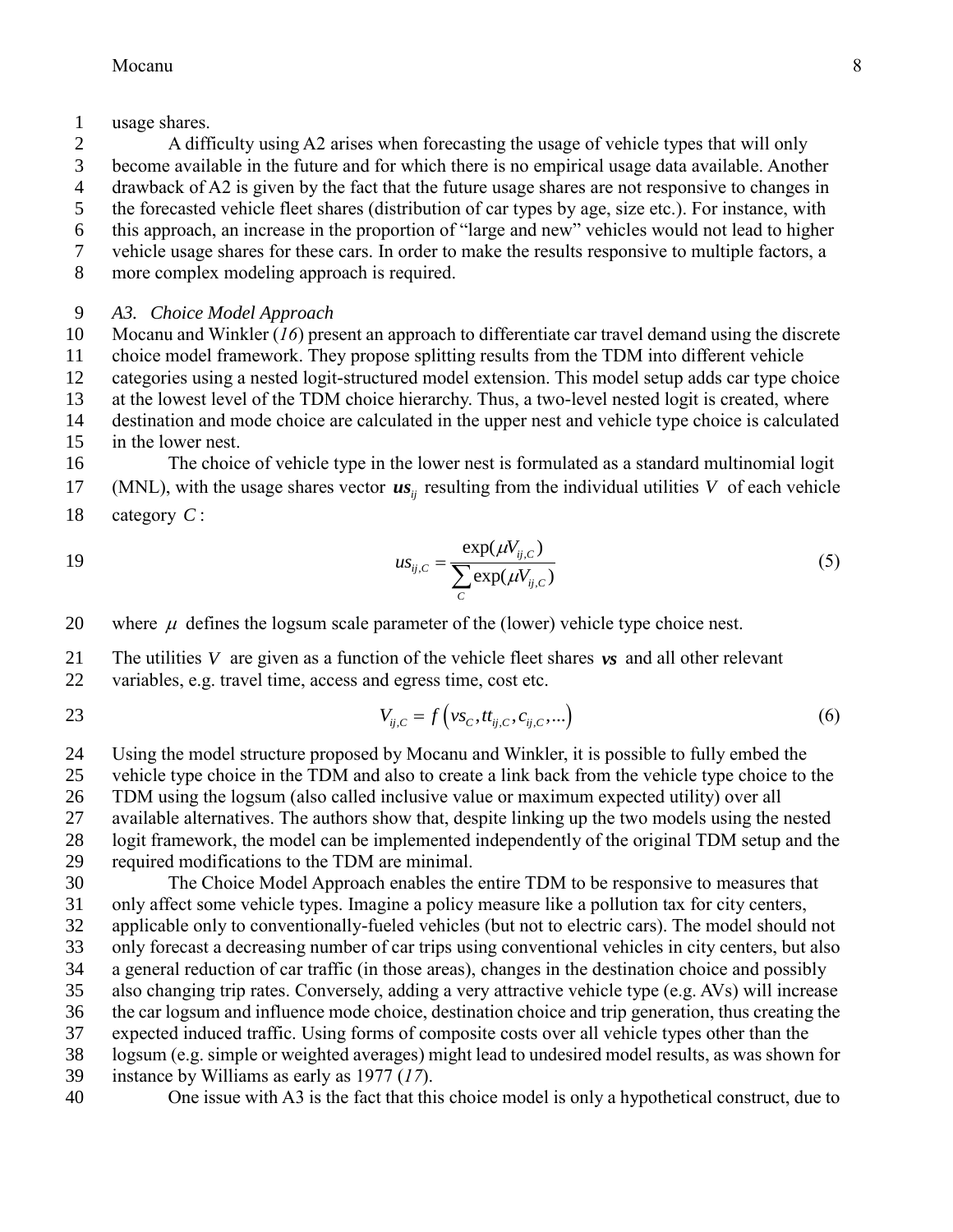#### Mocanu 9

two reasons. On the one hand, vehicle purchase and ownership are long-term decisions, while

vehicle type usage for each trip is a short-term decision. On the other hand, not all individuals have

the freedom of choosing between all vehicle types for each of their trips. As each household owns

 only a limited number of cars, the long-term ownership decision restricts the available choice set in the short-term decision. Consequently, separate models should be set up for each combination of

available vehicles. Due to the large number of possible vehicle type ownership combinations and

the ensuing computing time and number of parameters required, such a model setup is not feasible.

Instead, restrictions in the available choice set have to be applied aggregately on only one model

using the vehicle fleet shares *vs* , as discussed by Mocanu and Winkler (*[16](#page-15-15)*).

 This implementation of a discrete choice model has wide-ranging implications for the estimation of preferences and model parameters. Because individual choices, as modeled, cannot be observed in reality, a model estimation using standard techniques is virtually impossible. Stated preference experiments and revealed preference data cannot simulate sufficient variation in the input variable *vs* , while at the same time keeping all other variables unchanged, in order to estimate the impact of this variable on utility. Therefore, the calibration of the vehicle type choice 16 parameters, and also the logsum scale parameter  $\mu$ , must occur heuristically.

 Due to the difficulties in estimating the vehicle type choice parameters, it becomes evident that the more vehicle categories and differentiation criteria are considered, the harder it is to fit such a model to observed data. Furthermore, it is not only important to replicate observed car

usage patterns, but also to ensure that the choice model reacts in a predictable manner to variable

input and exhibits plausible elasticities and substitution patterns. This is especially difficult when

differentiating vehicles by multiple criteria (e.g. propulsion system *and* size), as this setup

obviously violates the MNL assumption of independently distributed error terms. Under these

circumstances, formulating and estimating a vehicle type choice model to fit the data in TABLE 1

is no trivial task.

#### *A4. Incremental Approach*

 Both the Trip Segmentation Approach (A2) and the Choice Model Approach (A3) can deliver plausible results for the differentiation of car travel, but both also have significant drawbacks and weaknesses. A2 is based on the assumption that the observed vehicle type usage will remain unchanged for similar trips, while A3 has difficulties in reproducing the observed data if the vehicle classification is too complex.

 The goal of the Incremental Approach (A4) is to enhance the Trip Segmentation Approach with the advantages offered by the Choice Model Approach. Observed vehicle type usage preferences should be reproduced in the base year, while at the same time making the choice sensitive to variable input. This is possible by setting up the vehicle type choice as an incremental (or pivot-point) choice model, as described for instance in (*[18](#page-16-1)*). The *forecasted* vehicle type usage shares vector  $\boldsymbol{u} s_{ij}^F$  will then be: 

38 
$$
us_{ij,C}^{F} = \frac{us_{ij,C}^{BY} \exp(\mu(V_{ij,C}^{F} - V_{ij,C}^{BY}))}{\sum_{C} us_{ij,C}^{BY} \exp(\mu(V_{ij,C}^{F} - V_{ij,C}^{BY}))}
$$
(7)

where  $us_{ij}^B$ , *BY*  $us_{ij,c}^{BY}$  denotes the observed vehicle type usage shares from the base year, as exemplified in 

40 TABLE 1, and  $V_{ij,C}^F$ ,  $V_{ij,C}^{BY}$  the utilities of vehicle category C in the forecast and base year

respectively.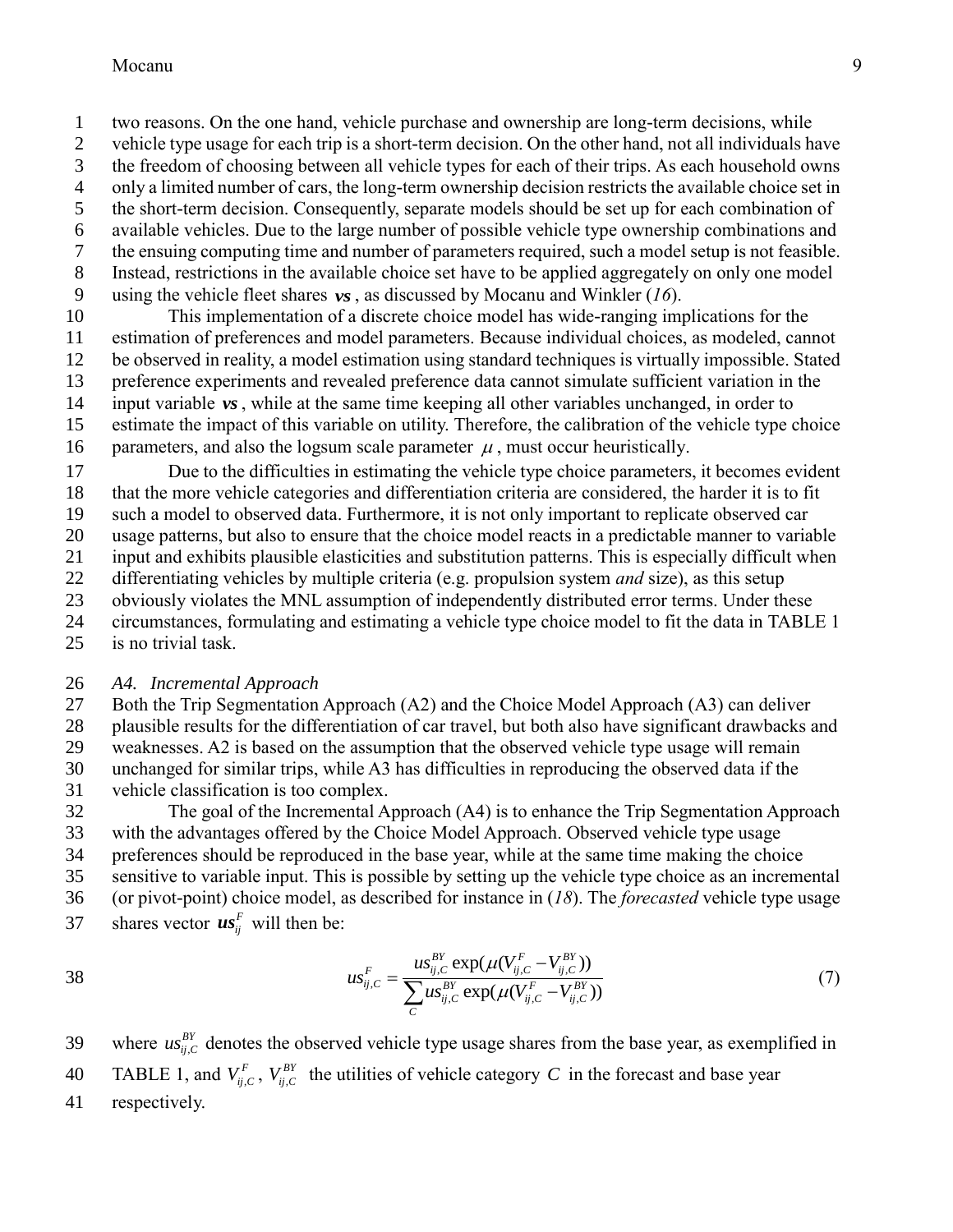- This model formulation presents several advantages compared to A3. Firstly, the observed usage
- shares can be replicated exactly, independent of the formulation of utility  $V_{ij,C}$ . Running a
- "forecast" under the assumption that  $V_{ij,C}^F = V_{ij,D}^B$  $V_{ij,C}^F = V_{ij,C}^{BY}$  is exactly what is assumed in A2 and leads to

 $C = \omega_{ij}$  $F = \mu \epsilon^{\beta Y}$  $us_{ij,C}^F = us_{ij,C}^{BY}$ . Therefore, A4 is a more general formulation of A2. Secondly, if the vehicle fleet 

5 share  $vs_c$  is incorporated into the utility  $V_{ij,c}$ , the model results become responsive to changes in

the vehicle fleet structure. The lack of such sensitivity was mentioned above as one of the major

limitations of A2. Finally, as only differences in utility are relevant, the model can be specified

with fewer variables than A3. This should simplify the process of parameter estimation and make

the assessment of elasticities and overall model responsiveness easier to handle. Nevertheless, the

difficulties in estimating the model parameters mentioned in the previous section also apply to A4.

# **CASE STUDY**

# **Scope**

- The following case study will be used to exemplify the modeling framework proposed in this
- paper. The primary goal of the study is to compare the differences in the four approaches presented
- above. The object of the study is a forecast of travel demand by autonomous vehicles (AV) in

 Germany in 2030. The relevant measure of travel demand considered here is VMT per average working day.

 The aim of the case study is not to comprehensively analyze all aspects related to the future development of demand for AVs in Germany. There are many factors of technical, behavioral and

- legal nature not considered in this case study. The focus here lies more on the methodology and
- less on the actual results. In order to simplify the model implementation and the interpretation of

results, the following restrictions apply:

- 23 Only commuting trips are considered.
- Only privately owned vehicles are considered (no car sharing, vehicles on demand, robotaxis, car rentals etc.).
- 26 AV are considered to be only those vehicles with full automation (e.g. Highway Pilot technology, Level 4 and above), all other vehicles are defined as non-autonomous (non-AV).
- Empty AV trips are not considered in the VMT calculations.
- 30 Overall mode and destination choice is not affected by the vehicle type choice; hence the overall number of car trips and car VMT is equal in all approaches.
- The last bullet point on the list is necessary in order to enable a comparison between those
- approaches that can model the effects on mode and destination choice (A3 and A4) and those that
- cannot (A1 and A2). Furthermore, in order to exemplify the impact that user preferences have on
- the vehicle type usage, we also assume that AVs lead to a decrease in the users' valuation of travel
- time savings (vtts), as the in-vehicle time can also be used for other activities instead of driving.
- The vtts reduction assumed is 25 percent starting with the eleventh minute of travel on, following
- the results of an extensive literature study (*[9](#page-15-7)*). Note that the vtts reduction only affects the choice
- between AV and non-AV and not the overall mode and destination choice, once again in order to
- enable the comparison between the four approaches.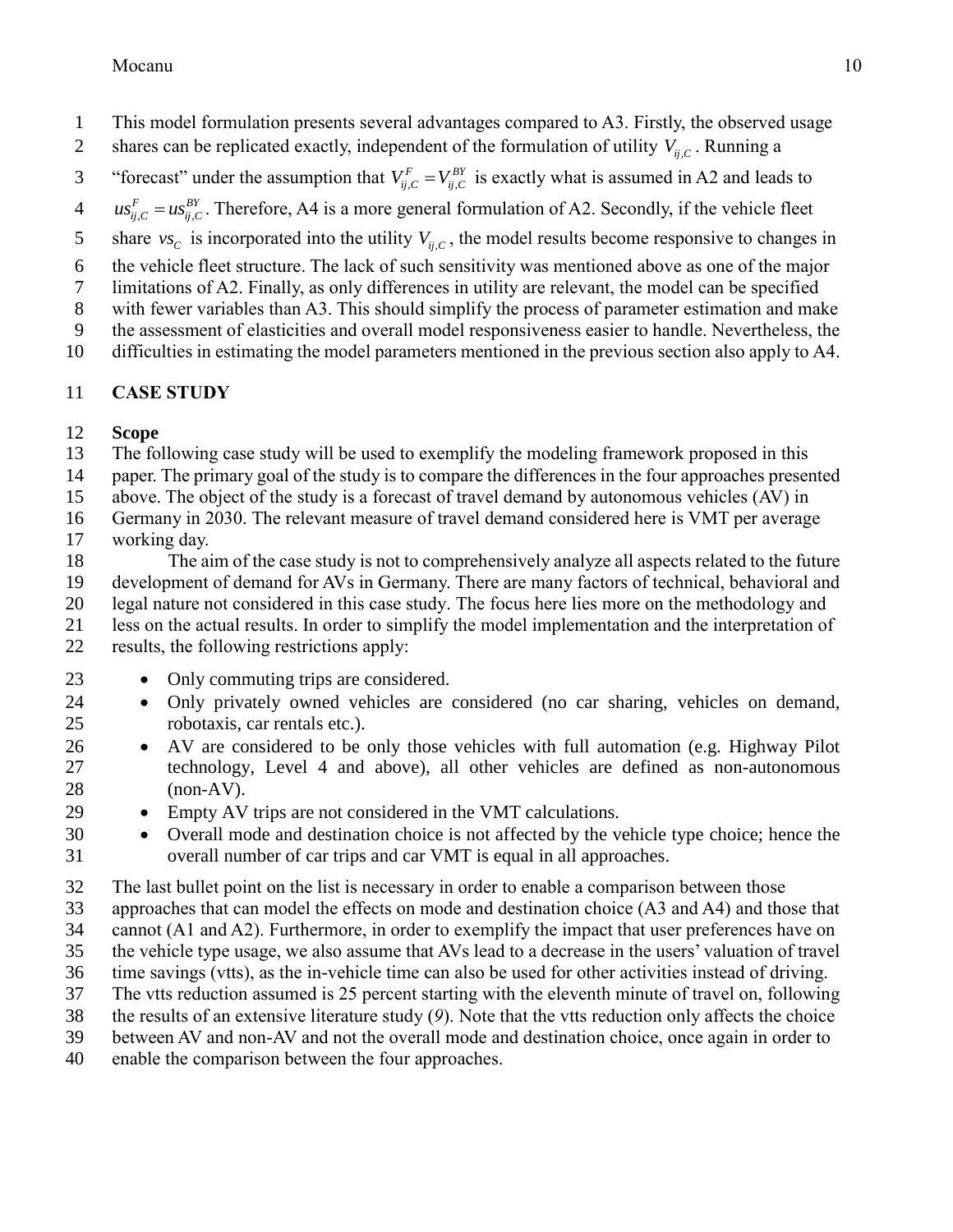## **TDM and VFM input**

- Total car travel demand for Germany was leveraged from the DEMO national travel demand
- 3 model ([19](#page-16-2)) in form of trip matrices  $T_{ij}$ . For the purpose of this case study, only the results
- pertaining to commuting trips are relevant. TABLE 2 shows the forecasted overall number of car
- trips and VMT.

# **TABLE 2 Forecasted Overall Car Travel Demand in Germany, 2030**

|                                                   | (commuting trips only) |
|---------------------------------------------------|------------------------|
| Total number of car trips per average working day | 30.5m trips            |
| Total car VMT per average working day             | 568.1m vehicle km      |
| Average trip length                               | 18.6km per trip        |

- A VFM was used to forecast the shares of autonomous vehicles in the German fleet. The model
- setup is briefly presented in (*[9](#page-15-7)*) and uses an s-shaped market-take-up curve to model the diffusion
- of automation technologies. Vehicles were grouped into four size categories in order to enable
- different technology diffusion rates, while vehicle vintage is a model result. In this case study we
- assumed that AV technology will first be available for large vehicles starting with 2020 and
- subsequently also for the smaller car segments. TABLE 3 shows the main results from the VFM.

# **TABLE 3 Forecasted Vehicle Fleet Shares in Germany, 2030**

|              | AV    | non-AV | Σ     | AV available starting |
|--------------|-------|--------|-------|-----------------------|
| <b>Small</b> | 0.000 | 0.227  | 0.227 | n.a.                  |
| Compact      | 0.033 | 0.310  | 0.343 | 2024                  |
| Mid-Size     | 0.075 | 0.346  | 0.421 | 2021                  |
| Large        | 0.004 | 0.005  | 0.009 | 2020                  |
|              | 0.112 | 0.888  | 1.000 |                       |

# **Implementation of the Linking Approaches**

## *A1*

The implementation of the Trivial Approach is straightforward. AV usage shares for all trips result

- from the vehicle fleet shares given in TABLE 3, meaning that irrespective of trip purpose and
- distance the share of AV trips from all car trips will be 11.2 percent.
- *A2*
- The Trip Segmentation Approach used the analysis shown in TABLE 1. The German car fleet was
- segmented into the 12 categories shown (four size x three age categories). The vehicle usage
- shares given in TABLE 1 were applied to the forecasted car travel demand matrix, thus obtaining
- the usage share of each of the 12 vehicle categories for every OD relation.
- In order to estimate demand for autonomous vehicles, the assumption was made that for
- each of the 12 vehicle categories, AV and non-AV usage shares are equal to the vehicle fleet shares
- in that category. This implies that usage preferences for new and large AV are equal to those for
- new and large non-AV, and so on. Thus, differences in the utilization of AV and non-AV only result
- from the car size and age.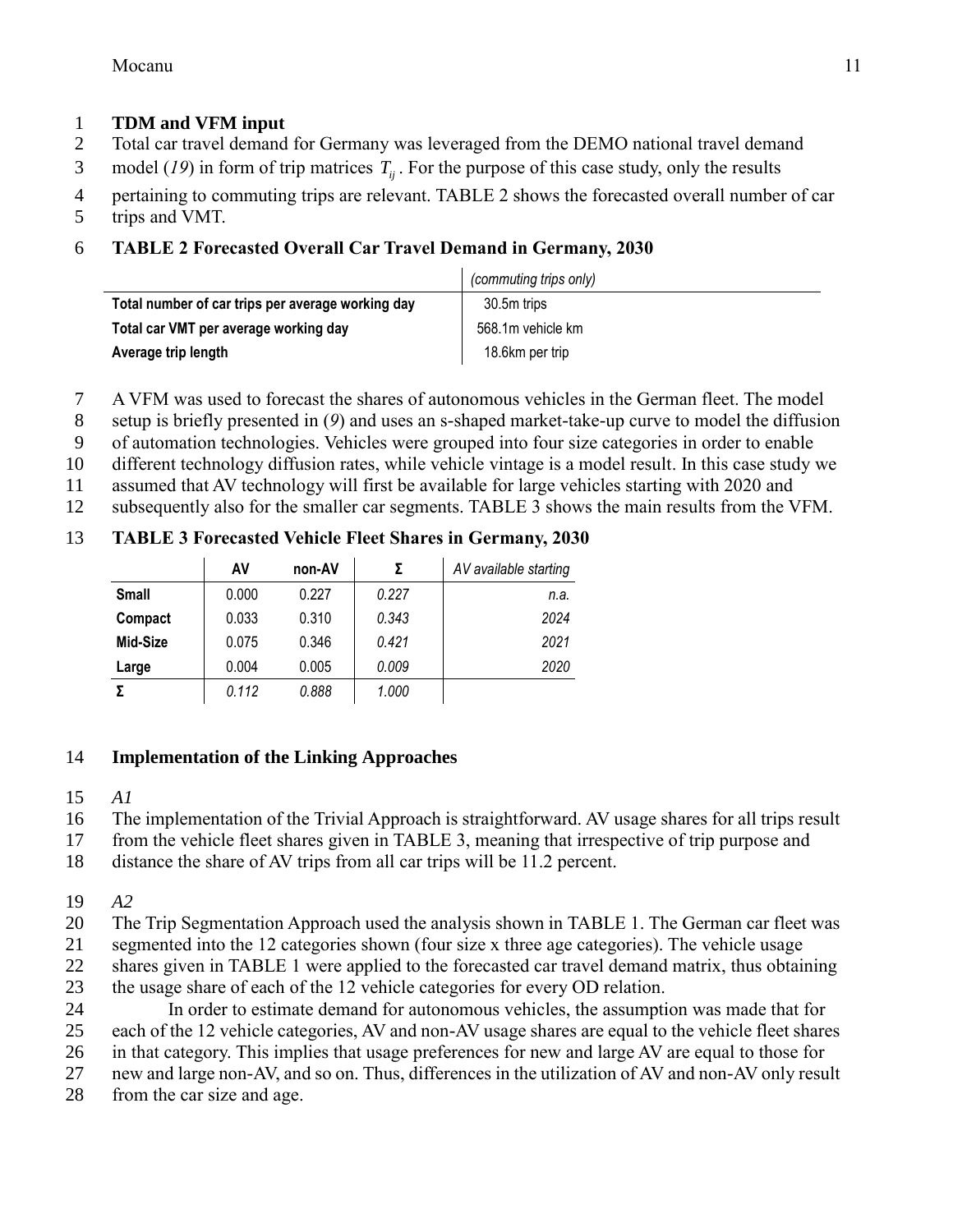1 *A3*

2 In order to illustrate the Choice Model Approach, a simple model was set up with two vehicle

3 categories: autonomous ( *AV* ) and non-autonomous ( *nAV* ) vehicles. The utility function for these

4 vehicle categories was adopted from the German National TDM (*10*). This simplified utility

- 5 function takes the linear form:
- 6

form:  
\n
$$
V_{ij} = \beta_{vs} \ln(vs) + \beta_{nt} t_{ij} + \beta_{\text{net}} a e t_{ij} + \beta_c (f c_{ij} + p c_{ij})
$$
\n(8)

where  $tt_{ij}$  denotes travel time,  $aet_{ij}$  access and egress time,  $fc_{ij}$  fuel costs and  $pc_{ij}$  parking fees. 7

8 Note that car size and age do not enter the utility function. The differences in AV and non-AV

9 utility are given only by the vehicle fleet shares and the reduced valuation of travel time. As only

10 differences in utility are relevant in the logit model setup, with the logsum scale parameter  $\mu = 1$ 

and the vehicle fleet shares parameter  $\beta_{vs} = 1$  the resulting vehicle usage shares can be formulated 11 12 as follows:

12 as follows:  
\n
$$
us_{ij,AV} = \frac{vs_{AV} \exp\left(f\left(t t_{ij}\right)\right)}{vs_{AV} \exp\left(f\left(t t_{ij}\right)\right) + vs_{nAV} \exp\left(\beta_{n} t t_{ij}\right)}
$$
\n(9.1)

$$
us_{ij,nAV} = \frac{vs_{nAV} \exp(\beta_n t t_{ij})}{vs_{AV} \exp(f(t_{ij})) + vs_{nAV} \exp(\beta_n t t_{ij})}
$$
(9.2)

15 As the utility function *V* is linear in travel times and costs, the vtts reduction by 25 percent from

As the during function *v* is linear in factor times and costs, the vits reduction by 23 percent from  
the eleventh minute on can be formulated as:  

$$
f(t_{ij}) = \max \left\{ \beta_{ii} t_{ij}, \frac{\beta_{ii}}{1.25} (t_{ij} [\text{min}] - 10 \text{min}) + \beta_{ii} 10 \text{min} \right\}
$$
(10)

The travel time parameter used for this case study was  $\beta_n = -0.06$ . 18

19 *A4*

20 The Incremental Approach employs the vehicle usage shares from TABLE 1 as base year values in

21 an incremental (pivot-point) model. Each of the vehicle categories was split into two

22 corresponding vehicle types, with and without autonomous technology respectively. The vehicle

fleet shares  $\boldsymbol{v} s^{BY}$  and usage shares  $\boldsymbol{u} s^{BY}$  in the base year are considered to be 0 for AV and 1 for 23

24 non-AV for all vehicle size and age categories, as this technology does not yet exist in the base

year. For the forecast, the VFM provides the vehicle fleet shares  $\boldsymbol{v} \boldsymbol{s}^F$ , as given in TABLE 3. The 25

26 utility formulation is identical to the implementation of A3, including the parameters and the

27 reduction of travel time valuation shown in eq. (10). Thus, the incremental model for each vehicle

28 category can be formulated as:

29   
20   
 
$$
us_{ij,AV}^{F} = \frac{vs_{AV}^{F} \exp\left(f\left(t t_{ij}\right) - \beta_{it} t t_{ij}\right)}{vs_{AV}^{F} \exp\left(f\left(t t_{ij}\right) - \beta_{it} t t_{ij}\right) + vs_{nAV}^{F}}
$$
(11.1)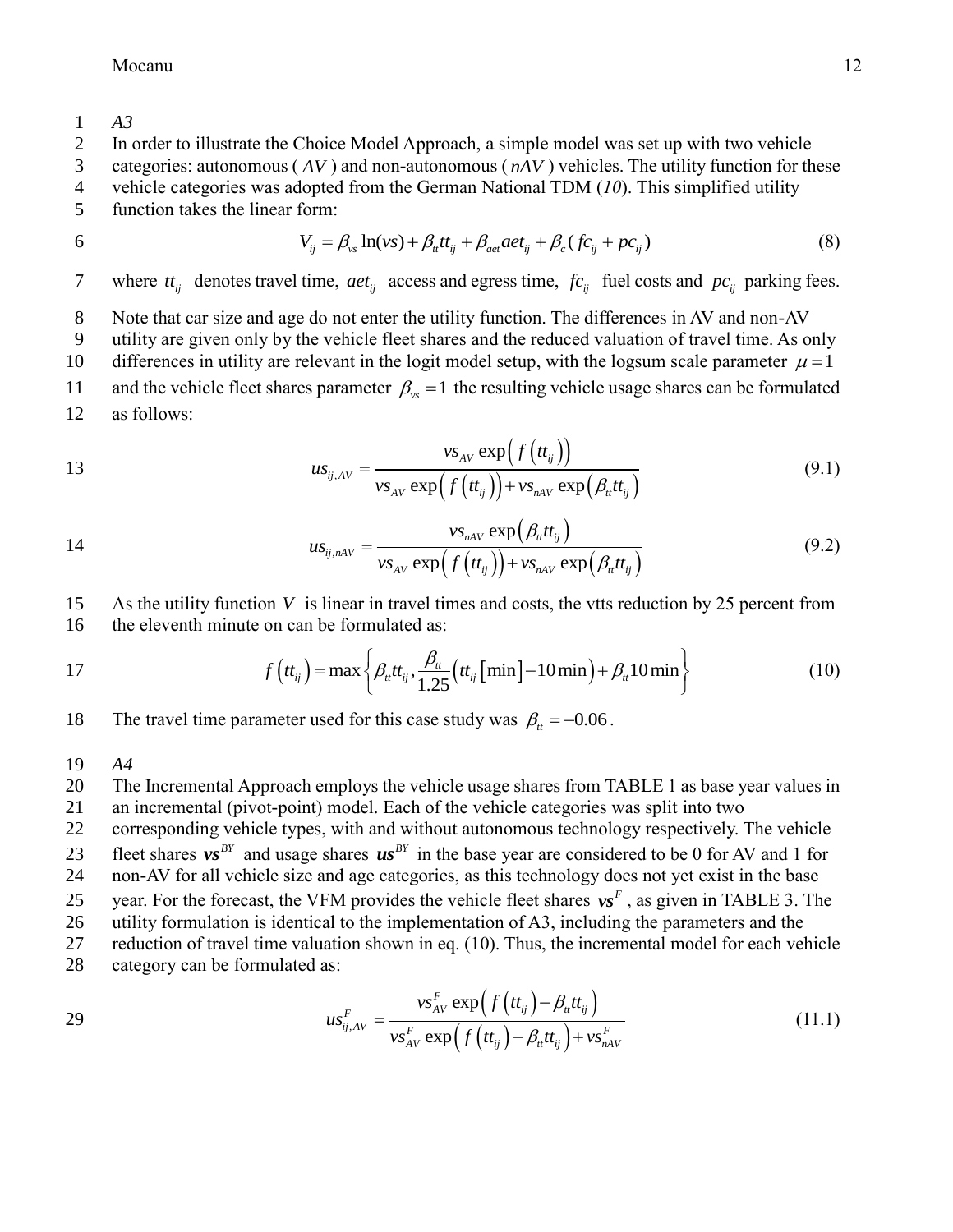Mocanu 13

 $\sum_{N=1}^{nAV} \frac{1}{N} \exp\left(f\left(t t_{ij}\right) - \beta_{tt} t t_{ij}\right).$  $F_{ij,nAV} = \frac{vs_{nAV}^F}{vs^F \exp\left(f\left(tt\right) - \beta t t\right) + vs^F}$  $_{AV}^{F} \exp\left(f\left(t t_{ij}\right) - \beta_{tt} t t_{ij}\right) + v s_{nAV}^{F}$ 1  $us_{ij, nAV}^F = \frac{vs_{nAV}^F}{vs_{AV}^F \exp\left(f\left(t t_{ij}\right) - \beta_{tt} t t_{ij}\right) + vs_{nAV}^F}$  (11.2)

2 Note the simplifications

$$
\overline{3}
$$

5

$$
\lim_{\substack{u s_N^{\text{BY}} \to 0 \\ u s_{AV}^{\text{BY}}} \to 0} \frac{\nu s_{AV}^F u s_{AV}^{\text{BY}}}{\nu s_{AV}^{\text{BY}}} = \nu s_{AV}^F
$$
\n(11.3)

4 and

1 1  $F = \mu \mathbf{e}^{BY}$   $\mathbf{v} \mathbf{e}^F$  $\frac{\int_{nAV}^{F} US_{nAV}^{B}}{1} = \frac{VS_{nAV}^{F}}{1} = VS_{nAV}^{F}$ *nAV*  $\frac{\nu s_{\textit{mAV}}^{\textit{F}} \mu s_{\textit{mAV}}^{\textit{BY}}}{\nu s_{\textit{mAV}}^{\textit{F}}} = \frac{\nu s_{\textit{mAV}}^{\textit{F}} \cdot 1}{\nu s_{\textit{mAV}}^{\textit{F}}} = \nu s_{\textit{mAV}}^{\textit{F}}$  $\frac{\sum_{i}^{F}US_{nAV}^{BY}}{VS_{nAV}^{BY}} = \frac{VS_{nAV}^{F}1}{1} = VS_{nAV}^{I}$ (11.4)

6 in eq.  $(11.1)$  and  $(11.2)$ .

### 7 **Results and Interpretation**

- 8 TABLE 4 gives an overview of the aggregated results obtained with the four segmentation
- 9 approaches. The number of AV and non-AV trips is given, as well as overall VMT and the ensuing
- 10 average trip distances. The differences in results are significant, particularly regarding the VMT
- 11 shares.

## 12 **TABLE 4 Overview of the Case Study Results**

|                |     | Total number of car<br>trips<br>[m] | <b>Total car VMT</b><br>$[m$ veh. $km]$ |        | Average car trip<br>length<br>[km] |      |                 | considers higher AV usage due to: |
|----------------|-----|-------------------------------------|-----------------------------------------|--------|------------------------------------|------|-----------------|-----------------------------------|
|                | AV  | non-AV                              | AV                                      | non-AV | AV<br>non-AV                       |      | AV size and age | vtts reduction                    |
| A1             | 3.4 | 27.1                                | 63.7                                    | 504.4  | 18.6                               | 18.6 | not             | not                               |
| A2             | 4.8 | 25.7                                | 102.1                                   | 466.0  | 21.1                               | 18.1 | yes             | not                               |
| A <sub>3</sub> | 3.9 | 26.7                                | 84.5                                    | 483.6  | 21.9                               | 18.1 | not             | yes                               |
| A4             | 5.5 | 25.1                                | 130.5                                   | 437.6  | 23.9                               | 17.5 | ves             | yes                               |

13 A1 forecasts the lowest share of trips and VMT using AV. In contrast to the other approaches, with

- 14 A1 there is no reason why autonomous cars should be used more often than non-AVs. The vehicle
- 15 usage shares are equal for all trips, thus leading to an equal average trip distance for AVs and 16 non-AVs. Furthermore, the assumed reduction in the valuation of travel time cannot be considered
- 17 using this approach.

 A2 forecasts a significantly higher share of AV trips and VMT. This result is due to VFM results showing that autonomous cars are larger and newer than the average car, and observed data shows such vehicles are being used more often and for longer trips. This also explains the longer average AV trip distances. The Trip Segmentation Approach, however, cannot consider the

- 22 additional assumption of reduced vtts for AVs. If differentiated results for each vehicle category
- 23 (grouped by size and age as in TABLE 1) were shown, usage shares and trip distances for
- 24 autonomous and non-autonomous vehicles would be equal inside each category.

25 A3 also predicts more AV trips and VMT than A1. This approach considers the relative 26 advantage of AVs due to the assumed vtts reduction, thus leading to more AV trips and longer

27 average trip distances. However, A3 does not take into consideration that AVs are more often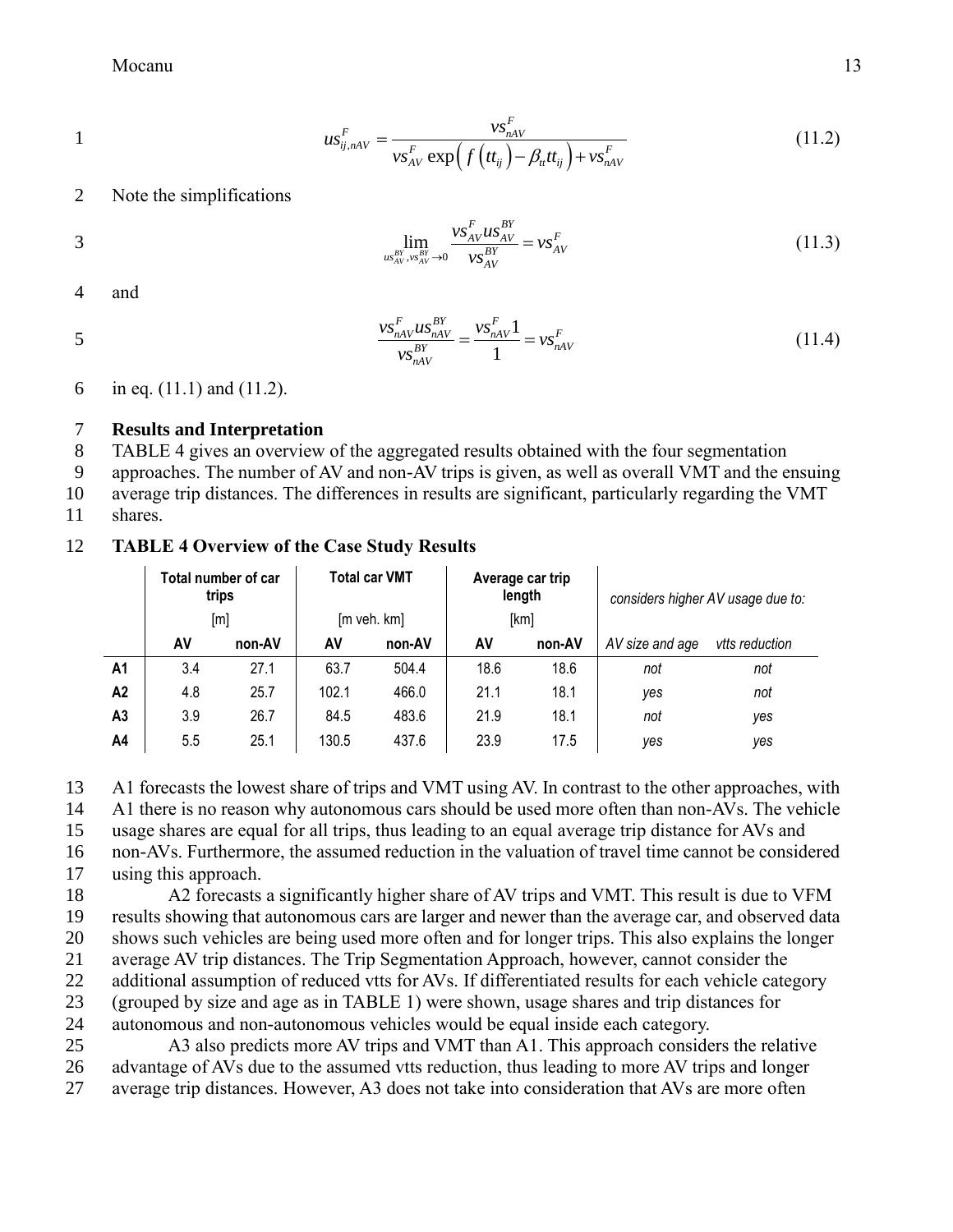larger and newer vehicles, which have been shown to be used relatively more often, irrespective of whether they have or do not have any automation technology onboard.

 Finally, A4 attempts to consider both AV comparative advantages and thus leads to the highest number of AV trips and VMT. Compared to A2, average AV trip distances increase by a further 2.8 km due to the vtts assumptions.

 The results in TABLE 4 suggest that A1 is only suited for very rough first estimations. If the vehicle usage differs considerably between the vehicle categories, then A1 cannot deliver accurate results. A comparison between A2 and A3 is difficult, as in their implementation in the case study shown above they both focus on different usage aspects. Ideally, a discrete choice modeling approach could and should also incorporate vehicle size and age in the utility function, which would make the results easier to compare to A2. If all relevant input data was captured in such an ideal model, one would expect the results to be similar to those obtained using A4. The problem is that such a model is difficult to formulate and estimate, as discussed in the section pertaining to the Choice Model Approach. Thus, further research is required to enhance the discrete choice modeling approach.

 A4 offers an attractive and apparently easy to implement option of incorporating the advantages of the other two approaches, and would seem to deliver the most plausible results in this case study. However, this hybrid empirical and choice model construct should be studied further and implemented in other case studies as well in order to better understand the overall model responsiveness and the predictability of results.

 The case study shown here does not contain any spatially heterogeneous policy measures, which would not affect car travel demand uniformly over the entire OD matrix, but only influence certain OD pairs. Such measures cannot be adequately assessed using A1 or A2. A modeled approach like A3 or A4 would be necessary to assess such scenarios. Furthermore, overall mode and destination choice was kept unchanged in the four approaches even though A3 and A4 offer the possibility of also estimating induced traffic. Enabling this feature will likely further increase

the AV VMT shares using A3 and A4.

# **CONCLUSIONS AND OUTLOOK**

The work presented in this paper is driven by the need to better forecast the impact of new

technologies on motorized individual transport demand. As vehicle attributes are correlated to

- usage patterns, it becomes necessary to differentiate car travel demand according to these
- attributes. This becomes even more important when assessing the environmental effects of car traffic.

 The aim of this paper was to present a modeling framework for splitting up overall car travel demand originating from a macroscopic travel demand model. A necessary prerequisite for this method is the existence of an independent vehicle fleet model forecasting the composition of the car fleet. Four approaches to linking the results from these two models were discussed.

- Apart from the trivial solution of splitting up demand according only to the shares of
- respective vehicles in the fleet, the other three approaches all have their merits, but also their shortcomings. The Trip Segmentation Approach relies on observed usage patterns and
- assumptions and is therefore not sensitive to modifications in the input parameters. The Choice
- Model Approach is versatile, but the logit model parameters leading to a good fit to observed data
- are difficult to estimate. Finally, the Incremental Approach attempts to combine the advantages of
- the other approaches, but its responsiveness to variable input is somewhat difficult to ascertain.
- Results obtained using the four approaches were compared in a case study forecasting demand for travel with private autonomous vehicles in Germany in the year 2030. The results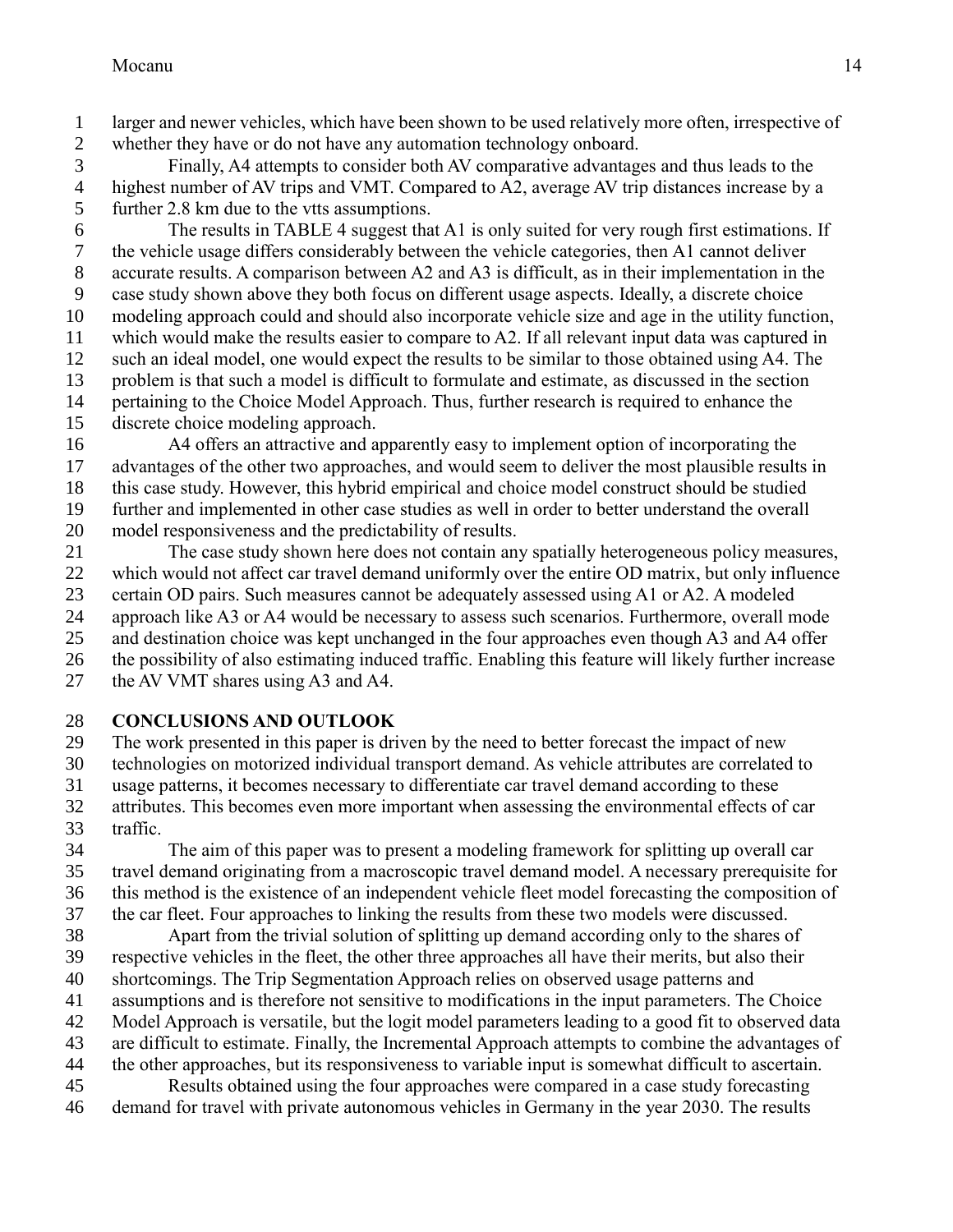- showed significant differences, particularly in the prediction of AV VMT. As expected, the
- forecasted demand for AV travel was lowest using the Trivial Approach and highest using the Incremental Approach.
- 4 In the case study shown, the Discrete Choice Approach was implemented using a very<br>5 simple model formulation. Further work is required to enhance the utility function by also
- simple model formulation. Further work is required to enhance the utility function by also
- incorporating other vehicle attributes. It is expected that an ideally formulated and calibrated
- Discrete Choice Approach should lead to similar results to the Incremental Approach. The
- theoretical and practical difficulties related to the model estimation require further analyses.
- Until a more complex Discrete Choice Approach can be implemented, the Incremental
- Approach seems to be a better suited method of linking macroscopic travel demand and vehicle fleet models. The approach should be put to use in other case studies as well, in order to better
- 
- understand the way it responds to different input data.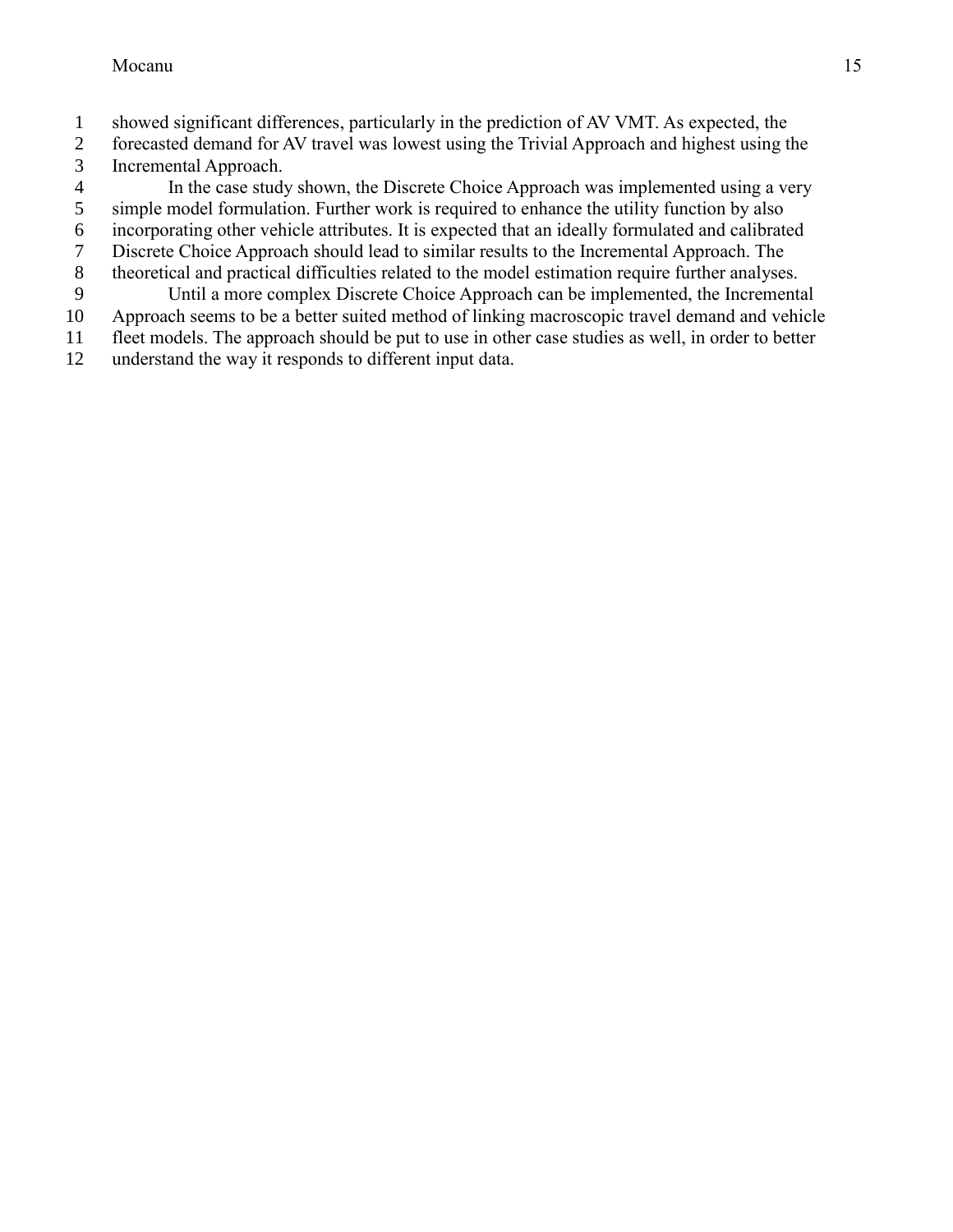### **REFERENCES**

- <span id="page-15-14"></span>[1] infas, and DLR. Mobilität in Deutschland 2008: Ergebnisbericht. Bonn und Berlin, 2010.
- <span id="page-15-0"></span>[2] Fagnant, D. J., and K. Kockelman. Preparing a nation for autonomous vehicles: opportunities, barriers and policy recommendations. *Transportation Research Part A: Policy and Practice,* Vol. 77, No. Supplement C, 2015, pp. 167-181.
- <span id="page-15-1"></span>[3] Reuters. *German court backs bid to ban diesel cars in Stuttgart*. [https://www.reuters.com/article/us-germany-emissions-idUSKBN1AD10Y.](https://www.reuters.com/article/us-germany-emissions-idUSKBN1AD10Y) Accessed 01.08.2017.
- <span id="page-15-2"></span>[4] Lave, C. A., and K. Train. A disaggregate model of auto-type choice. *Transportation Research Part A: General,* Vol. 13, No. 1, 1979, pp. 1-9.
- <span id="page-15-3"></span>[5] Zhao, Y., and K. M. Kockelman. Household vehicle ownership by vehicle type: Application of a multivariate negative binomial model. Presented at Transportation Research Board 81st Annual Meeting, Washington DC, United States, 2002.
- <span id="page-15-4"></span>[6] Al-Alawi, B. M., and T. H. Bradley. Review of hybrid, plug-in hybrid, and electric vehicle market modeling Studies. *Renewable and Sustainable Energy Reviews,* Vol. 21, No. Supplement C, 2013, pp. 190-203.
- <span id="page-15-5"></span>[7] Litman, T. Autonomous Vehicle Implementation Predictions: Implications for Transport Planning. Presented at Transportation Research Board 94th Annual Meeting, Washington DC, United States, 2015.
- <span id="page-15-6"></span>[8] Bansal, P., and K. M. Kockelman. Forecasting Americans' long-term adoption of connected and autonomous vehicle technologies. *Transportation Research Part A: Policy and Practice,*  Vol. 95, 2017, pp. 49-63.
- <span id="page-15-7"></span>[9] Kröger, L., T. Kuhnimhof, and S. Trommer. Modelling the impact of automated driving private autonomous vehicle scenarios for Germany and the US. Presented at European Transport Conference, Barcelona, 2016.
- <span id="page-15-8"></span>[10] Bhat, C. R., and S. Sen. Household vehicle type holdings and usage: an application of the multiple discrete-continuous extreme value (MDCEV) model. *Transportation Research Part B: Methodological,* Vol. 40, No. 1, 2006, pp. 35-53.
- <span id="page-15-9"></span>[11] Auld, J., V. Sokolov, and T. S. Stephens. Analysis of the Effects of Connected–Automated Vehicle Technologies on Travel Demand. *Transportation Research Record: Journal of the Transportation Research Board,* Vol. 2625, 2017, pp. 1-8.
- <span id="page-15-10"></span>[12] Childress, S., B. Nichols, B. Charlton, and S. Coe. Using an Activity-Based Model to Explore the Potential Impacts of Automated Vehicles. *Transportation Research Record: Journal of the Transportation Research Board,* Vol. 2493, 2015, pp. 99-106.
- <span id="page-15-11"></span>[13] Zhao, Y., K. M. Kockelman. Anticipating the regional impacts of connected and automated vehicle travel in Austin, Texas. Presented at Transportation Research Board 96th Annual Meeting, Washington DC, United States, 2017.
- <span id="page-15-12"></span>[14] Stephens, T., J. Sullivan, G. A. Keoleian. A Microsimulation of energy demand and greenhouse gas emissions from plug-in hybrid electric vehicle use. Presented at 26th Electric Vehicle Symposium, Los Angeles, California, United States, 2012.
- <span id="page-15-13"></span>[15] Wang, G., S. Bai, and J. M. Ogden. Identifying contributions of on-road motor vehicles to urban air pollution using travel demand model data. *Transportation Research Part D: Transport and Environment,* Vol. 14, No. 3, 2009, pp. 168-179.
- <span id="page-15-15"></span>[16] Mocanu, T., and C. Winkler. Petrol, diesel or electric? An extension of passenger transport models for differentiating car travel. Presented at 6th TRB Innovations in Travel Modeling Conference, Denver, Colorado, 2016.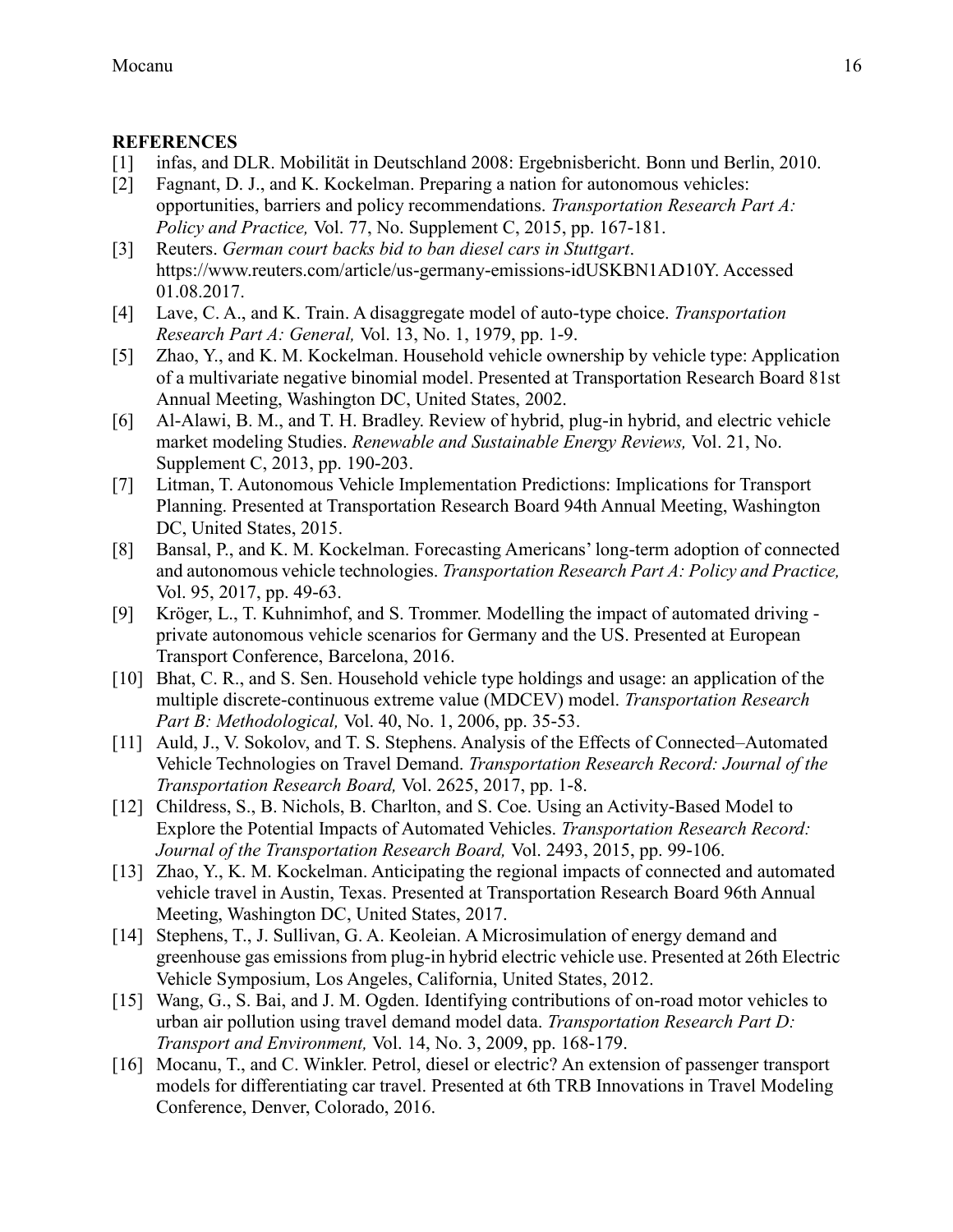- <span id="page-16-0"></span>[17] Williams, H. C. W. L. On the Formation of Travel Demand Models and Economic Evaluation Measures of User Benefit. *Environment and Planning A,* Vol. 9, No. 3, 1977, pp. 285-344.
- <span id="page-16-1"></span>[18] Daly, A., J. Fox, and B. Patruni. Pivoting in travel demand models. Presented at European Transport Conference, Glasgow, 2011.
- <span id="page-16-2"></span>[19] Winkler, C., and T. Mocanu. Methodology and application of a German National Passenger Transport Model for future transport scenarios. Presented at European Transport Conference, Barcelona, Spain, 2017.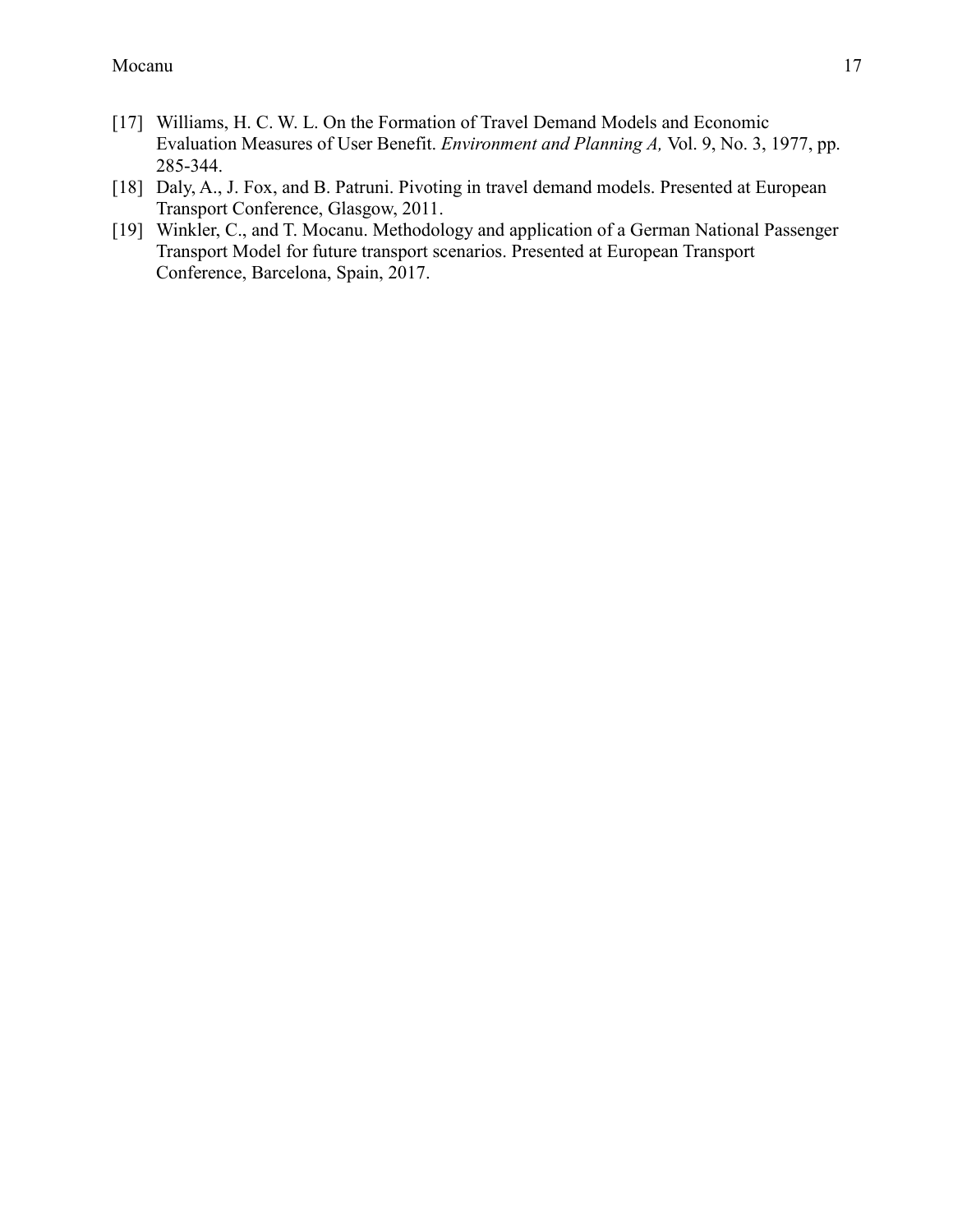# **FIGURES AND TABLES**

**TABLE 1 Observed Vehicle Usage Shares in Germany**

**TABLE 2 Forecasted Overall Car Travel Demand in Germany, 2030**

**TABLE 3 Forecasted Vehicle Fleet Shares in Germany, 2030**

**TABLE 4 Overview of the Case Study Results**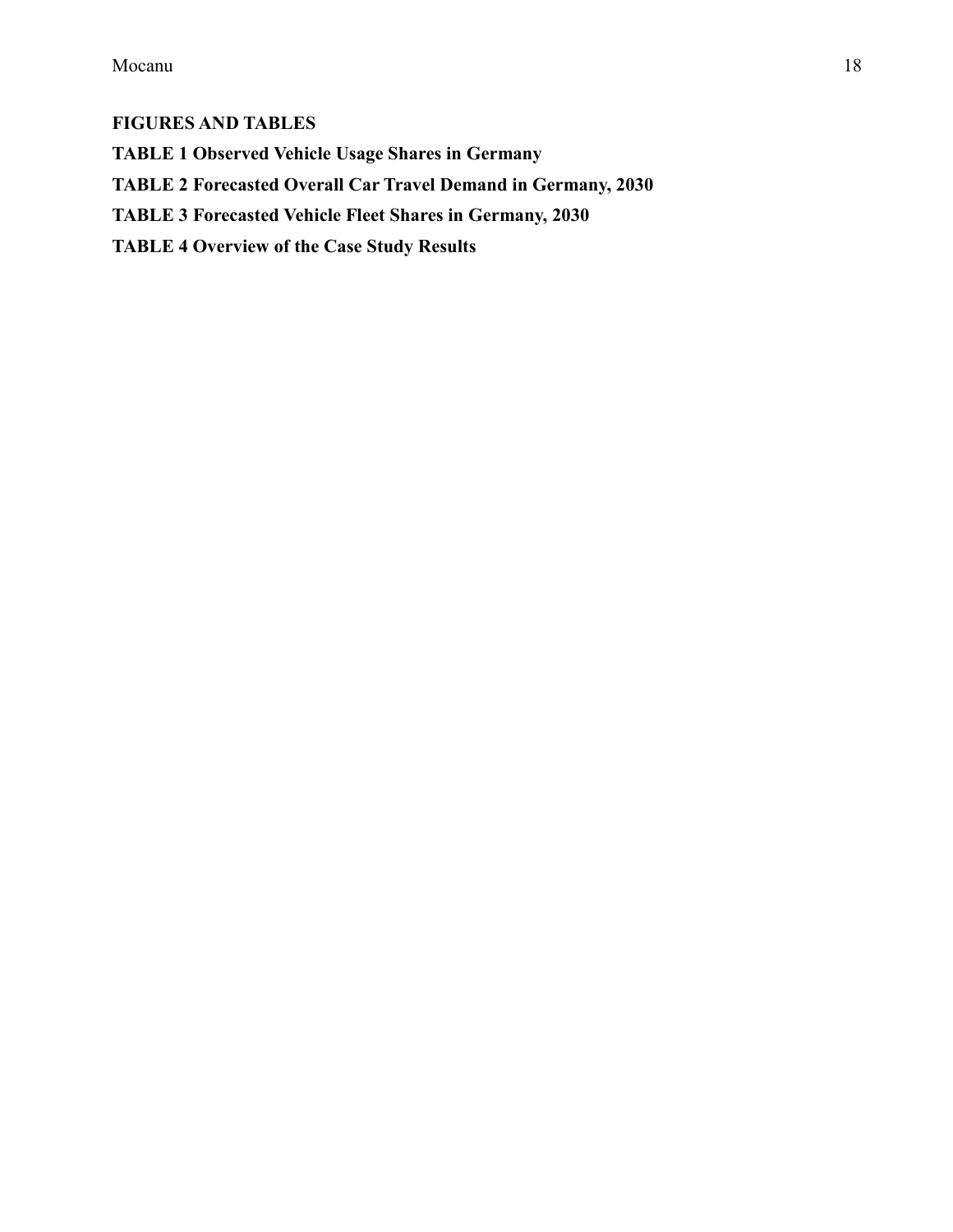|                      |                 |           | <b>Small</b> |        | Compact |                 | Mid-Size |        |        | Large     |        |        | Σ      |   |
|----------------------|-----------------|-----------|--------------|--------|---------|-----------------|----------|--------|--------|-----------|--------|--------|--------|---|
| <b>Distance</b>      | <b>Purpose</b>  | $< 4Y$ rs | 4-8yrs       | > 8yrs | < 4yrs  | $4-8yrs > 8yrs$ |          | < 4yrs | 4-8yrs | $> 8$ yrs | < 4yrs | 4-8yrs | > 8yrs |   |
|                      | Commute         | 0.072     | 0.078        | 0.133  | 0.104   | 0.096           | 0.167    | 0.092  | 0.089  | 0.154     | 0.005  | 0.002  | 0.010  | 1 |
| < 20 km              | <b>Business</b> | 0.059     | 0.051        | 0.089  | 0.112   | 0.116           | 0.159    | 0.148  | 0.117  | 0.120     | 0.006  | 0.009  | 0.015  | 1 |
|                      | Other           | 0.067     | 0.069        | 0.097  | 0.117   | 0.104           | 0.162    | 0.098  | 0.107  | 0.165     | 0.003  | 0.003  | 0.007  | 1 |
|                      | Commute         | 0.085     | 0.081        | 0.104  | 0.115   | 0.118           | 0.155    | 0.097  | 0.099  | 0.131     | 0.004  | 0.004  | 0.006  | 1 |
| 20-50 km             | <b>Business</b> | 0.057     | 0.075        | 0.057  | 0.159   | 0.062           | 0.115    | 0.229  | 0.097  | 0.137     | 0.009  | 0.000  | 0.004  | 1 |
|                      | Other           | 0.070     | 0.069        | 0.080  | 0.119   | 0.102           | 0.172    | 0.114  | 0.114  | 0.151     | 0.002  | 0.002  | 0.005  | 1 |
|                      | Commute         | 0.062     | 0.057        | 0.084  | 0.160   | 0.135           | 0.116    | 0.114  | 0.113  | 0.138     | 0.000  | 0.003  | 0.017  | 1 |
| 50-100 km            | <b>Business</b> | 0.060     | 0.060        | 0.036  | 0.131   | 0.071           | 0.083    | 0.262  | 0.119  | 0.119     | 0.012  | 0.036  | 0.012  | 1 |
|                      | Other           | 0.076     | 0.069        | 0.057  | 0.116   | 0.079           | 0.169    | 0.113  | 0.143  | 0.146     | 0.004  | 0.008  | 0.019  | 1 |
|                      | Commute         | 0.107     | 0.019        | 0.049  | 0.107   | 0.097           | 0.136    | 0.252  | 0.087  | 0.136     | 0.000  | 0.010  | 0.000  | 1 |
| 100-200 km           | <b>Business</b> | 0.050     | 0.033        | 0.017  | 0.150   | 0.083           | 0.050    | 0.283  | 0.083  | 0.183     | 0.050  | 0.017  | 0.000  | 1 |
|                      | Other           | 0.060     | 0.060        | 0.044  | 0.129   | 0.096           | 0.107    | 0.151  | 0.159  | 0.173     | 0.011  | 0.005  | 0.005  | 1 |
|                      | Commute         | 0.057     | 0.068        | 0.034  | 0.080   | 0.148           | 0.136    | 0.239  | 0.068  | 0.125     | 0.034  | 0.000  | 0.011  | 1 |
| > 200 km             | <b>Business</b> | 0.000     | 0.000        | 0.022  | 0.200   | 0.000           | 0.044    | 0.467  | 0.089  | 0.156     | 0.000  | 0.022  | 0.000  | 1 |
|                      | Other           | 0.057     | 0.049        | 0.036  | 0.166   | 0.117           | 0.101    | 0.178  | 0.117  | 0.162     | 0.004  | 0.000  | 0.012  | 1 |
| Vehicle fleet shares |                 | 0.067     | 0.075        | 0.121  | 0.104   | 0.097           | 0.185    | 0.083  | 0.089  | 0.160     | 0.004  | 0.003  | 0.011  | 1 |

**TABLE 1 Observed Vehicle Usage Shares in Germany**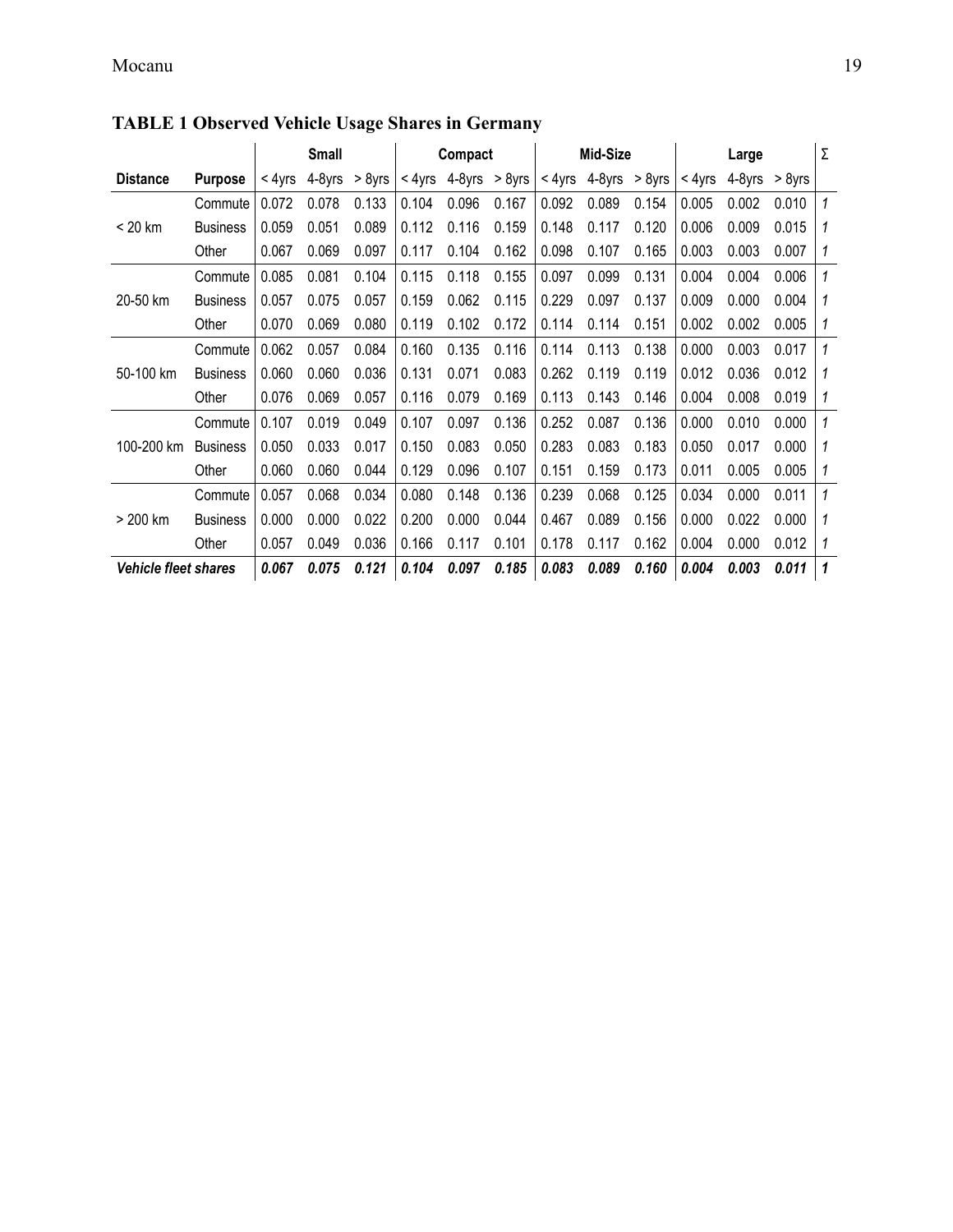|                                                   | (commuting trips only) |
|---------------------------------------------------|------------------------|
| Total number of car trips per average working day | 30.5m trips            |
| Total car VMT per average working day             | 568.1m vehicle km      |
| Average trip length                               | 18.6km per trip        |

# **TABLE 2 Forecasted Overall Car Travel Demand in Germany, 2030**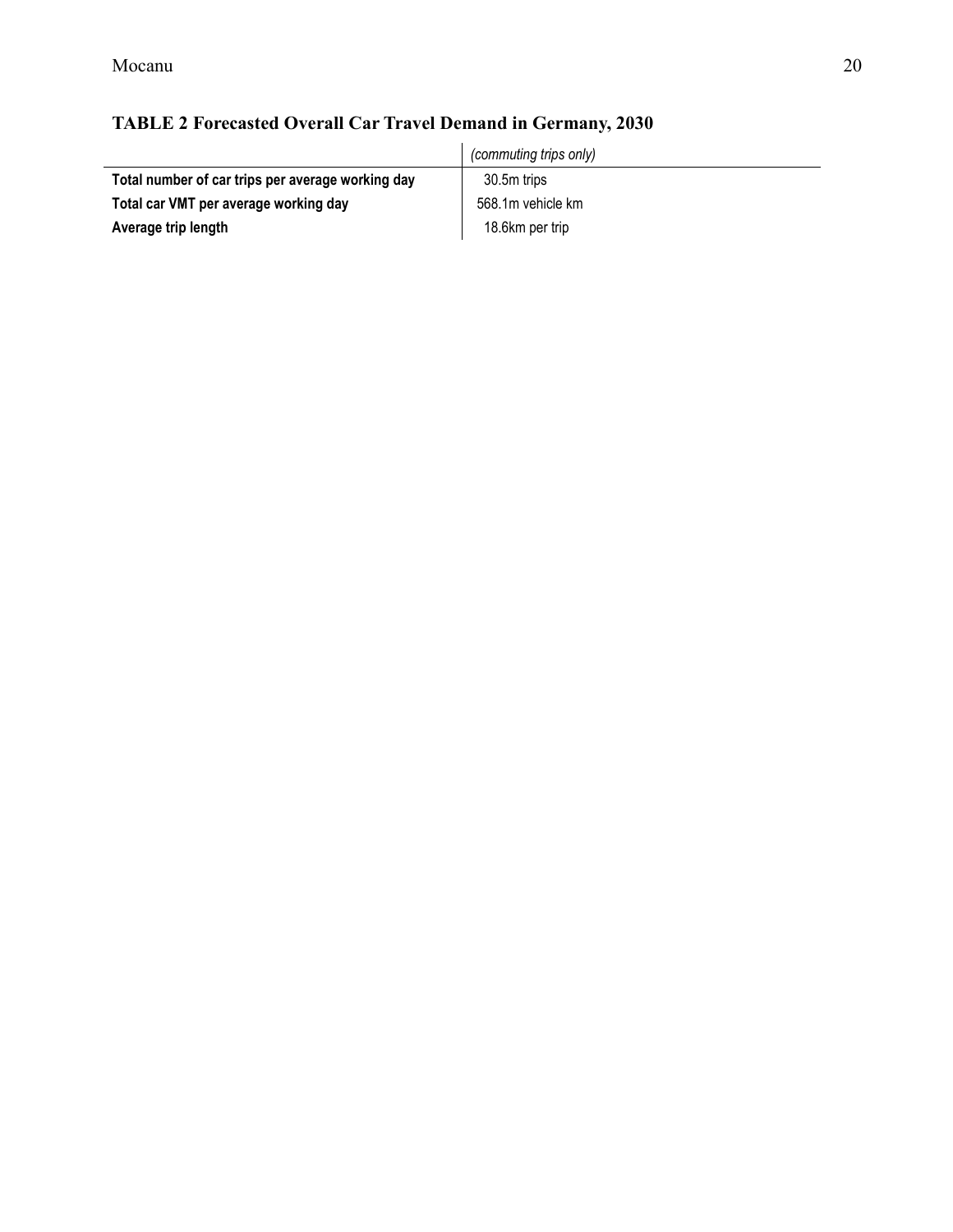| AV    | non-AV | Σ     | AV available starting |
|-------|--------|-------|-----------------------|
| 0.000 | 0.227  | 0.227 | n.a.                  |
| 0.033 | 0.310  | 0.343 | 2024                  |
| 0.075 | 0.346  | 0.421 | 2021                  |
| 0.004 | 0.005  | 0.009 | 2020                  |
| 0.112 | 0.888  | 1.000 |                       |
|       |        |       |                       |

**TABLE 3 Forecasted Vehicle Fleet Shares in Germany, 2030**